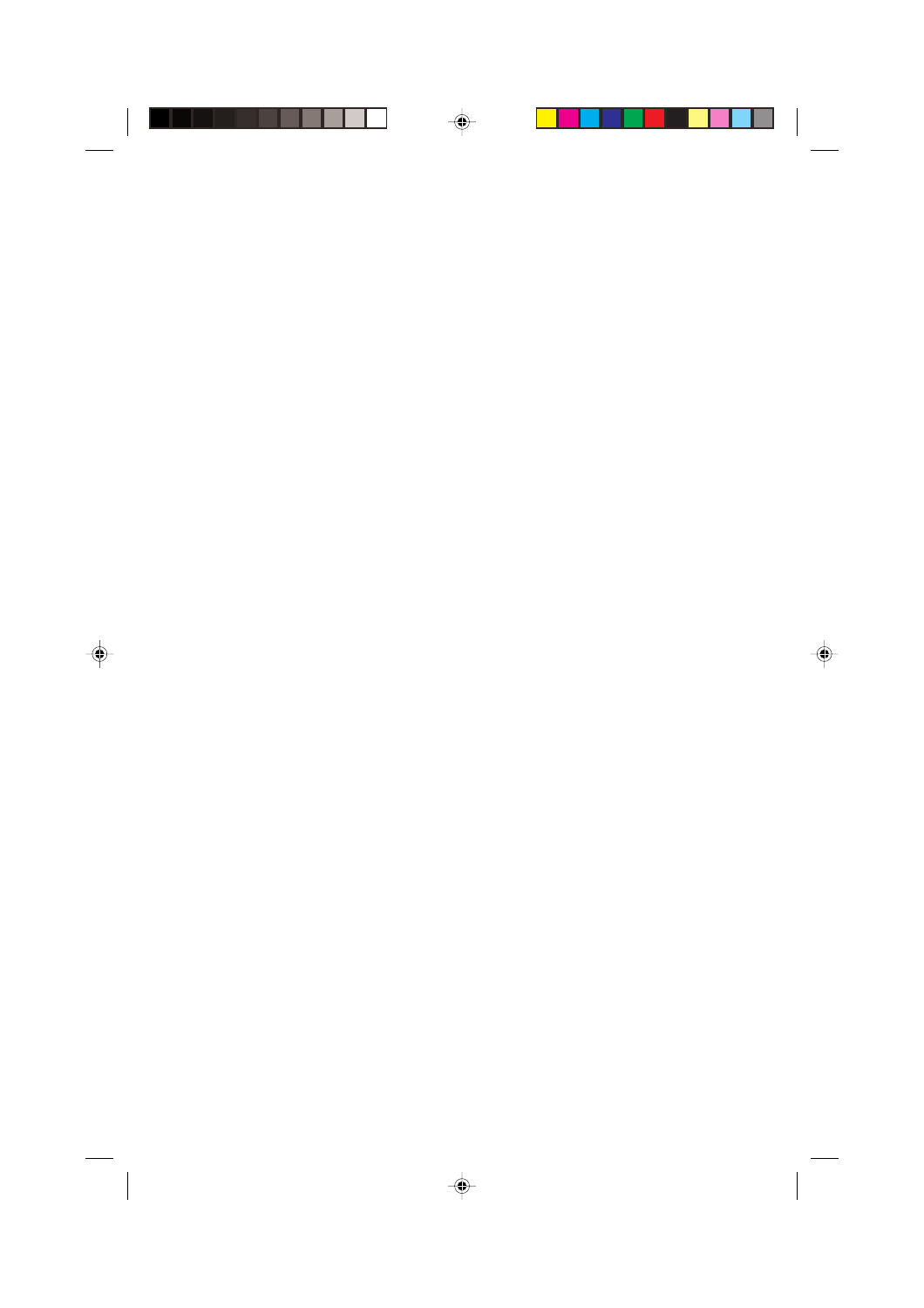# 1 **The Effects of Deregulation** An Overview

From the early 1980s, West European broadcasting systems entered a period of rapid change. This period was associated with changes in broadcasting policy as well as a series of technological developments, which, either directly or indirectly, had an influence on policy choices towards television. In reality, there is no simple explanation for the complex processes of change; each and every country dealt with the issues and the pressures for change in different ways. What united them was the sense that the issues and pressures were common to all. These included: uncertainty over the direction of future technological change in respect of the 'new media'; the spiralling costs of programme production and administration at a time of pressure on licence fees; the emerging demand for the liberalization of previous monopolies, particularly in the field of telecommunications; growing political and economic pressure for the reconceptualization of broadcasting as a marketplace rather than as a cultural entity; and concern over the effect of inward and outward investment on broadcasting and communications systems (Dyson and Humphreys 1986; McQuail and Siune 1986; De Bens and Knoche 1987; Negrine and Papathanassopoulos 1990; Noam 1991; Thompson 1995).

The changes that have taken place came about as a result of many interconnecting factors. But, as Herbert Schiller (2000: 116–17) has pointed out: 'The banner of capital, in its push toward total social unaccountability, proclaims "deregulation". With deregulation, one sector of the economy after another is "liberated" to capital's unmonitored authority. The very existence of a reality called the "public interest" is contested. Public functions are weakened or eliminated.'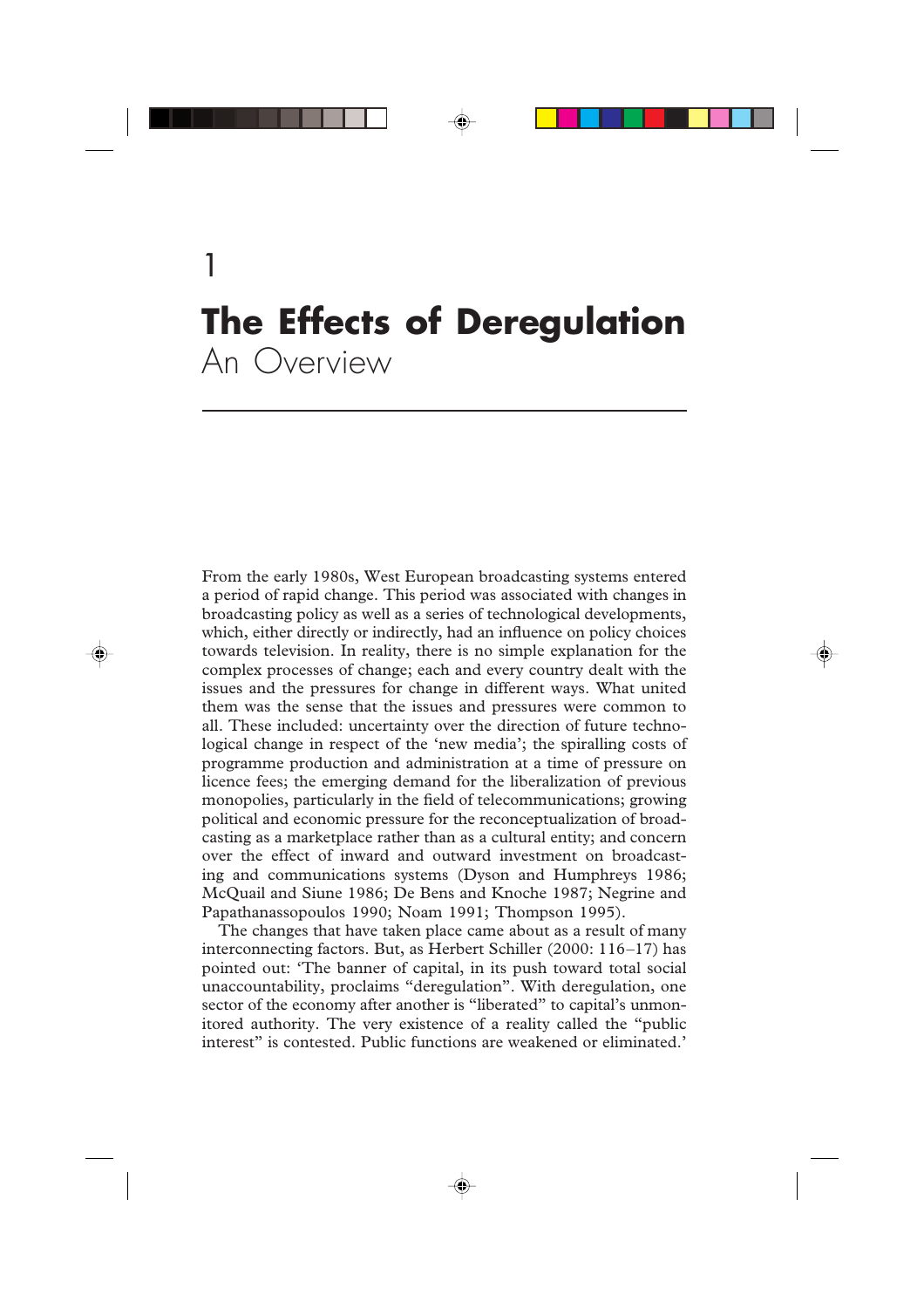The aim of this introductory chapter is to explain the processes and effects of the deregulation that took place in European television systems in the 1980s and 1990s. Most of the themes outlined in this chapter are dealt with in some detail in the subsequent chapters of this book.

#### **Deregulating European television**

The pressure for change in broadcasting in the 1980s could also be accounted for by the growing interest in, and attraction of, the socalled information technology revolution and the convergence of communications technologies. Different technologies such as satellites, cable and telecommunications systems could no longer be seen as separate technologies, but rather as different parts of an increasingly complex and converging whole. In some cases convergence created new forms of communications, such as PPV, but in other cases the technologies became an interchangeable means of achieving essentially similar objectives. Thus, cable and satellite services could replace terrestrial broadcasting systems and, if nothing else, this meant that the scarcity of terrestrial television could no longer be used as an obsolete justification for maintaining strict state regulation of broadcasting.

The growing convergence of technologies had implications that extended beyond technology (Thompson 1995: 161). First, new technologies necessitated the formulation of policies to manage and exploit them. Secondly, it became obvious that regulatory changes in one sector had a ripple effect on the other sectors: policies towards cable impacted on policies towards, and the structures of, terrestrial broadcasting. Thirdly, pressures to deregulate television (directly or indirectly through the liberalization of new media) ultimately led to the creation of a global market in television. Under a deregulated or liberalized regime, television companies are free to pursue the dictates of the market both domestically and internationally and they too become tradable commodities in themselves. This can often lead to a greater concentration of media power, which, in turn, requires the attention of domestic and international regulators.

In the broadcasting sector, the most obvious manifestation of that change was the transformation of the monopolistic public service broadcasting (PSB) corporations from being sole broadcasters to being only one amongst many in a more competitive broadcasting market. In hard contrast to the approach of US broadcasting, which had been developed within a competitive framework with private, commercially funded companies running the broadcasting services, European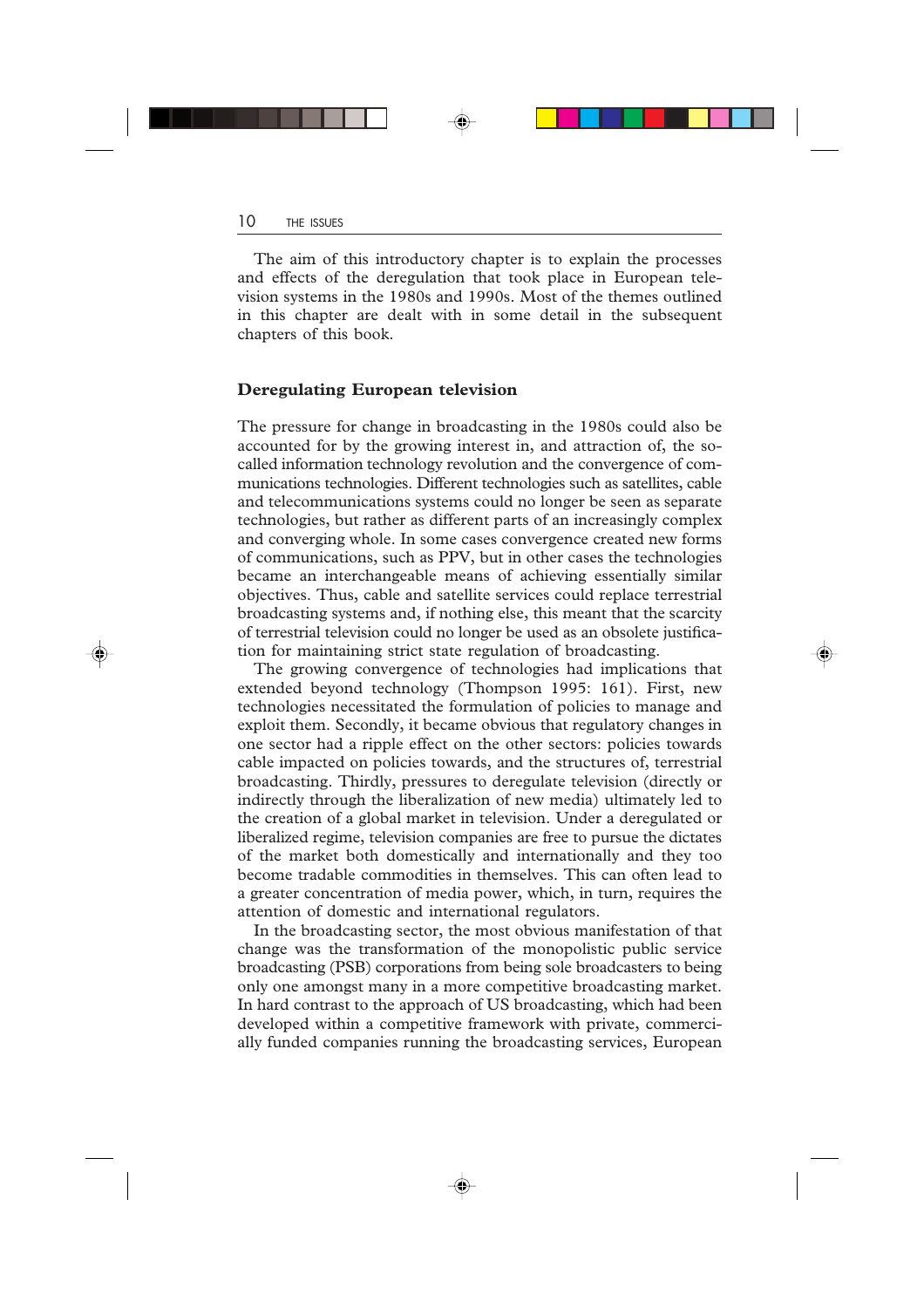countries mostly favoured some form of state control over broadcasting. This not only avoided the chaos in the airwaves that was characteristic of an unregulated system, but also answered the concerns of most European countries relating to the power of broadcasting (see Missika and Wolton 1983; Dyson and Humphreys 1986; McQuail and Siune 1986; Rolland and Ostbye 1986; Sassoon 1986; Humphreys 1990; Negrine and Papathanassopoulos 1990; Noam 1991; Syvertsen 1991; Hofmann-Riem 1992; Mazzoleni 1992; Wolton 1992; Smith 1995; Thompson 1995). Kuhn (1985: 4) has suggested that PSB comprises the following characteristics (see also BRU 1985: 2):

- a universal service available to all irrespective of income or geographical location;
- a commitment to a balanced output and to balanced scheduling across different programme genres;
- a balanced and impartial political output; and
- a degree of financial independence from both governmental and commercial bodies.

In practice, no public broadcaster would claim that it had (always) adhered to all the values that these definitions embrace, although the definitions had often acted as a guide to broadcasting practices. Nonetheless, the models of broadcasting that eventually developed in European countries reflected both individual political, economic and cultural arrangements and attempts to uphold the imprecise 'public interest'. In some instances, only public broadcasting organizations were permitted to operate; in others, private – that is, profitmaking – organizations were permitted to participate to varying degrees, but still within a framework established by the state. A diversity of structures was apparent: some of the broadcasting organizations were state owned and/or state controlled, some were publicly funded or funded by the body of users, and some were funded by a combination of public and private (that is, commercial) funds. In spite of their similarities and/or differences, European television systems all confronted a similar set of fundamental and recurring problems in this period. Five problems in particular stand out.

- Problems of how to organize and control the broadcasting system were particularly severe in countries that experienced major political dislocations or a readiness on the part of politicians to interfere in all aspects of broadcasting.
- Pressure to introduce commercial broadcasting services brought problems from about 1950. By the 1970s, with a few exceptions,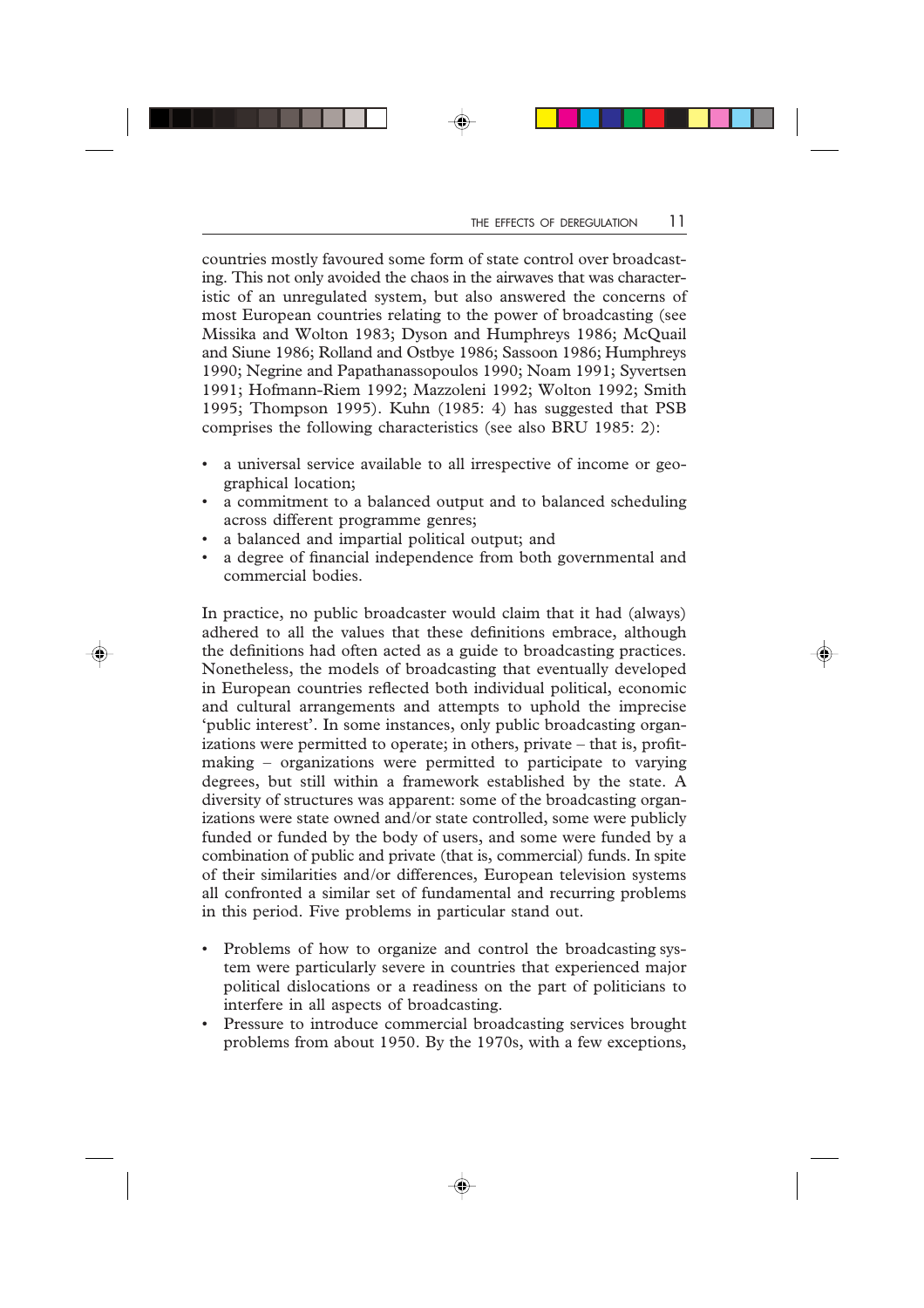most European broadcasting systems had embraced some element of competition, adopting commercial practices in terms of either funding and/or programming.

- Recurring funding problems were particularly relevant for the public service broadcasters, whose funding from the licence fee never quite managed to match the resources of the commercial broadcasters. At the same time, there was often pressure to supplement (or entirely replace) licence funding with advertising revenue.
- Problems arose introducing regional diversity into systems that had been created as monopolistic institutions with monopoly rights to transmit a universal service. Countries with linguistic and cultural differences, e.g. Belgium, created a broadcasting system that served those different communities, but, on the whole, the template for European broadcasting systems was that of a unitary, centralized and universal service.
- Problems arose related to the scarcity of frequencies. These had informed early policies on the creation of broadcasting organizations. Under conditions of scarcity, it had been possible to justify monopolies as 'natural', but, once the scarcity had been eliminated, other justifications needed to be found. Alternatively, the monopolies had to be abandoned.

With the challenge from cable and satellite and the advancement of new ideas about how broadcasting systems could be organized in a different technological era, these problems became more acute. Moreover, new ways of thinking about broadcasting and regulatory frameworks were being developed in the USA (Tunstall and Machin 1999: 5), and pressure from the advocates of the new technologies was to change the face of European broadcasting within a few years (Curran 1986; Tracey 1998: 17). Furthermore, the pace of change meant that the issues and problems had to be confronted whilst the audio-visual landscape was itself changing.

# **The pace of change in the age of globalization**

As we have seen, technology was a necessary condition of the deregulation of the European audio-visual landscape. Deregulation of broadcasting or 'regulatory reform' (Wheeler 1997: 193) suggests the relaxation of the rules governing the state-controlled broadcasting monopoly system. But deregulation is more than the simple removal or relaxation of certain rules and regulations. It is central to the broader neo-liberal strategy for modernizing the economy by privatization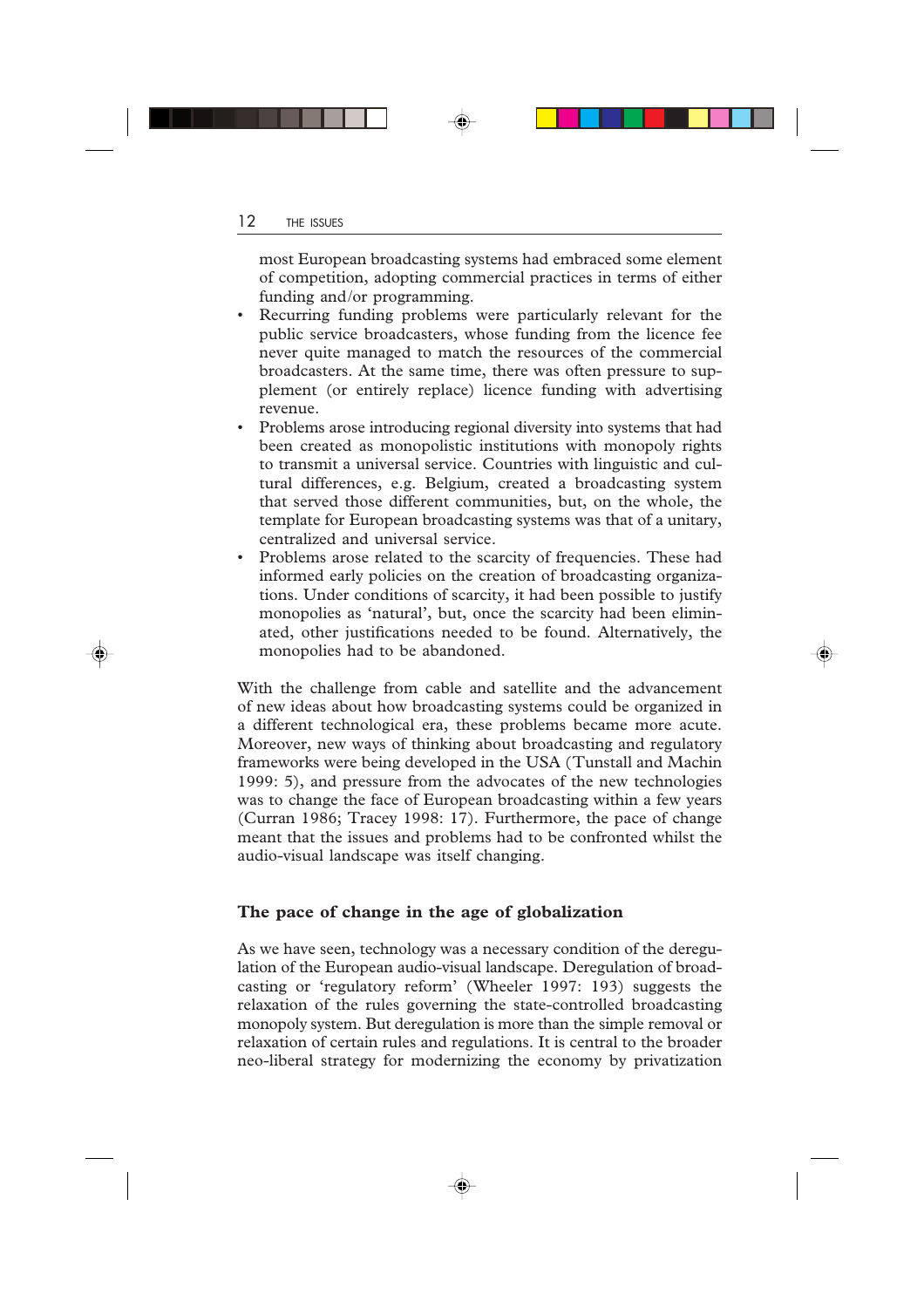and engendering an 'enterprise culture' around the globe. It is also seen as a device to reduce alleged bureaucratic inefficiency and financial profligacy in public enterprises (such as public broadcasting organizations). Deregulation is a response to the imperatives of increasing international competition and the globalization of television markets as well as a political prescription motivated by partisan and commercial interests (Dyson and Humphreys 1990: 231–3). Technological developments such as cable and satellite created further pressure for the deregulation of European broadcasting and, more generally, communications systems as a whole.

One source of the critique for regulatory change came from the academic world (Burgelman 1986; Curran 1986). Another came from the business world, whose favoured solution was to reduce or eliminate regulatory activity and simply let the marketplace dictate the level and the nature of services (see also Veljanovski 1990; Humphreys 1996: 161–4). The idea to reduce or eliminate regulatory activity came from the USA (Tunstall 1986), but proponents of a neo-liberal ideology in Western Europe also articulated such a view. They also pointed out forcefully that consumers would be protected only if they were allowed to make their own choices, according to their needs and requirements, rather than have their choices dictated to them by regulations. In this respect, the attraction of the USA as a point of reference became quite important; it was a model to be copied in the development of new policies (Tunstall and Palmer 1991) and particularly in respect of 'new' media such as cable television (Negrine 1985). By and large, as Wheeler (1997: 192) notes, there was 'A general consensus between politicians, policy makers and the media industry that deregulation would benefit both the national and the international economy . . . [while] the technological revolution meant that major transformations within the distribution of communications were available for business and domestic use.'

This context was not wholly congenial to public broadcasters. First, their position was under attack from within. In 1981, in the then Federal Republic of Germany, the Constitutional Court ruled that 'private broadcasting was constitutional' within a model of 'external pluralism' between competing private channels (Hofmann-Riem 1992). In France in 1982 the government abandoned the state monopoly of broadcasting partly as a way of redressing the weaknesses of the traditional system (Wolton 1992; Kuhn 1995).

Secondly, television penetration had reached saturation point in many countries and consequently funding from the licence fee had levelled off. The politicians could not accept the sorts of amounts desired by the broadcasters since they often feared the electoral consequences of large increases.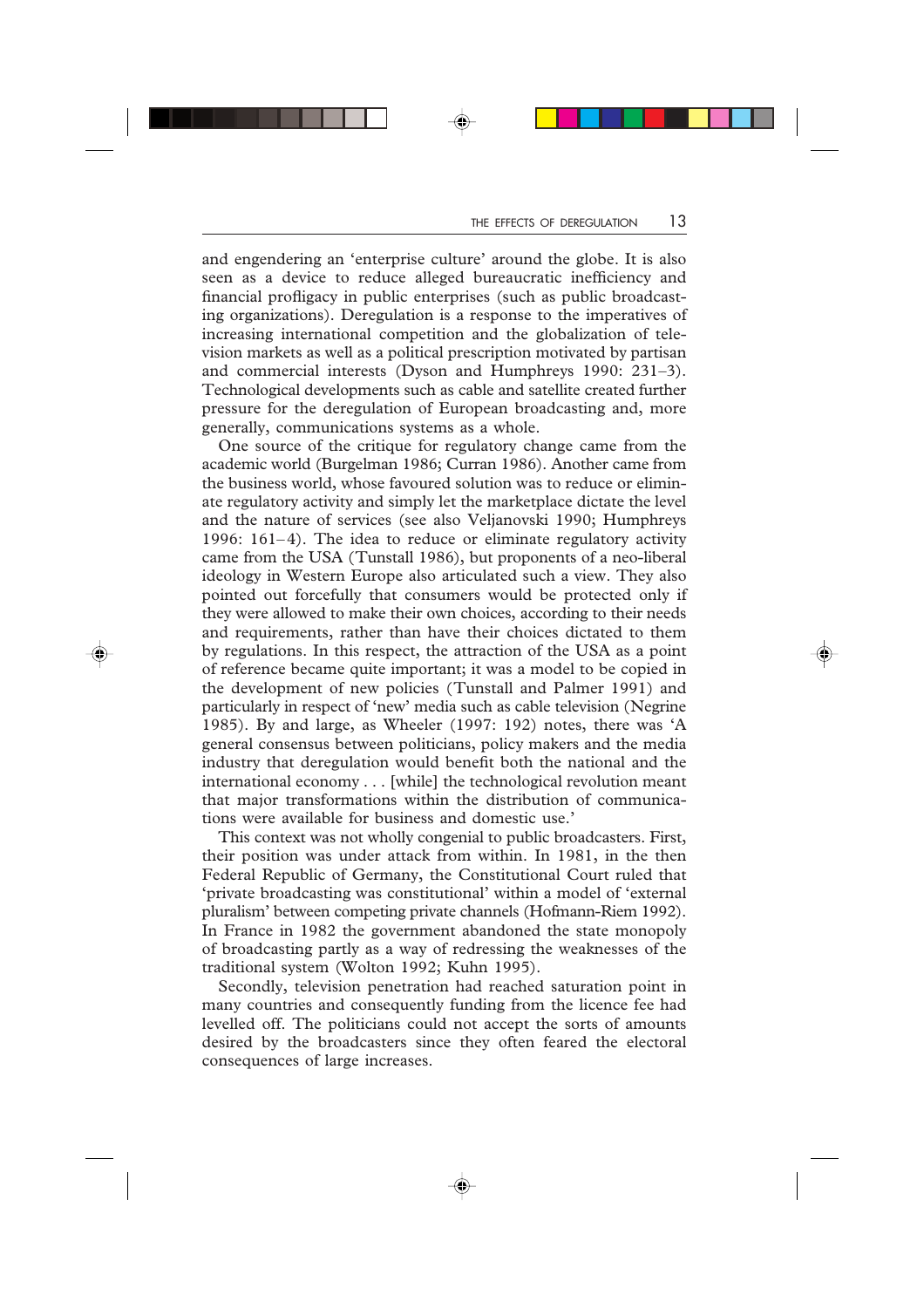Thirdly, broadcasters were also finding it difficult to adapt to the cultural and moral pluralism, which seemed to undermine the traditional idea of a universal service.

Fourthly, governments were becoming aware of what their neighbours were doing, and sometimes benefiting from.

Finally, broadcasters had to contend with the challenge of the new technologies of cable and satellite television. Though analogue cable and satellite television in the 1980s developed more slowly than initially promised, their high profile forced policy-makers to act and broadcasters to respond to the challenge of their control over the airwaves being questioned. Furthermore, the significance of converging technologies for the economic and industrial development of individual countries could neither be overlooked nor ignored. It called for the development and implementation of communications policies and so for a while the focus of broadcasting policy shifted towards much larger industrial questions. Thus, after the mid-1980s broadcasting policies became entwined with more general questions about information technology and the industrial and technological development of countries themselves.

#### **The outcome of change**

In these changing circumstances, new commercial broadcasters came into existence. For example, in 2000 the number of channels in Europe exceeded 580 compared to 220 in 1996 and less than 90 in 1989. Moreover, three-quarters of the 580 channels were private. Some took advantage of the new technologies by broadcasting through satellite or cable. Others took advantage of a more liberal approach to broadcasting, which allowed for the development of terrestrial television systems. But all, one way or another, took advantage of the more liberal set of rules that were now governing the audiovisual landscape: rules, for example, that allowed commercial broadcasters to carry just entertainment or merely to broadcast large quantities of imported material. And so what had initially been a fairly closed, state-controlled system characterized by a small number of public broadcasters now became a large competitive environment, and this had a knock-on effect on the nature of the public broadcasters, on funding systems, on cultures, and so on.

The pace of broadcasting deregulation in Europe followed various waves (table 1.1). According to Tunstall and Machin (1999: 190), there were several waves of what they call 'injudicious deregulation', while the main beneficiaries were the US interests: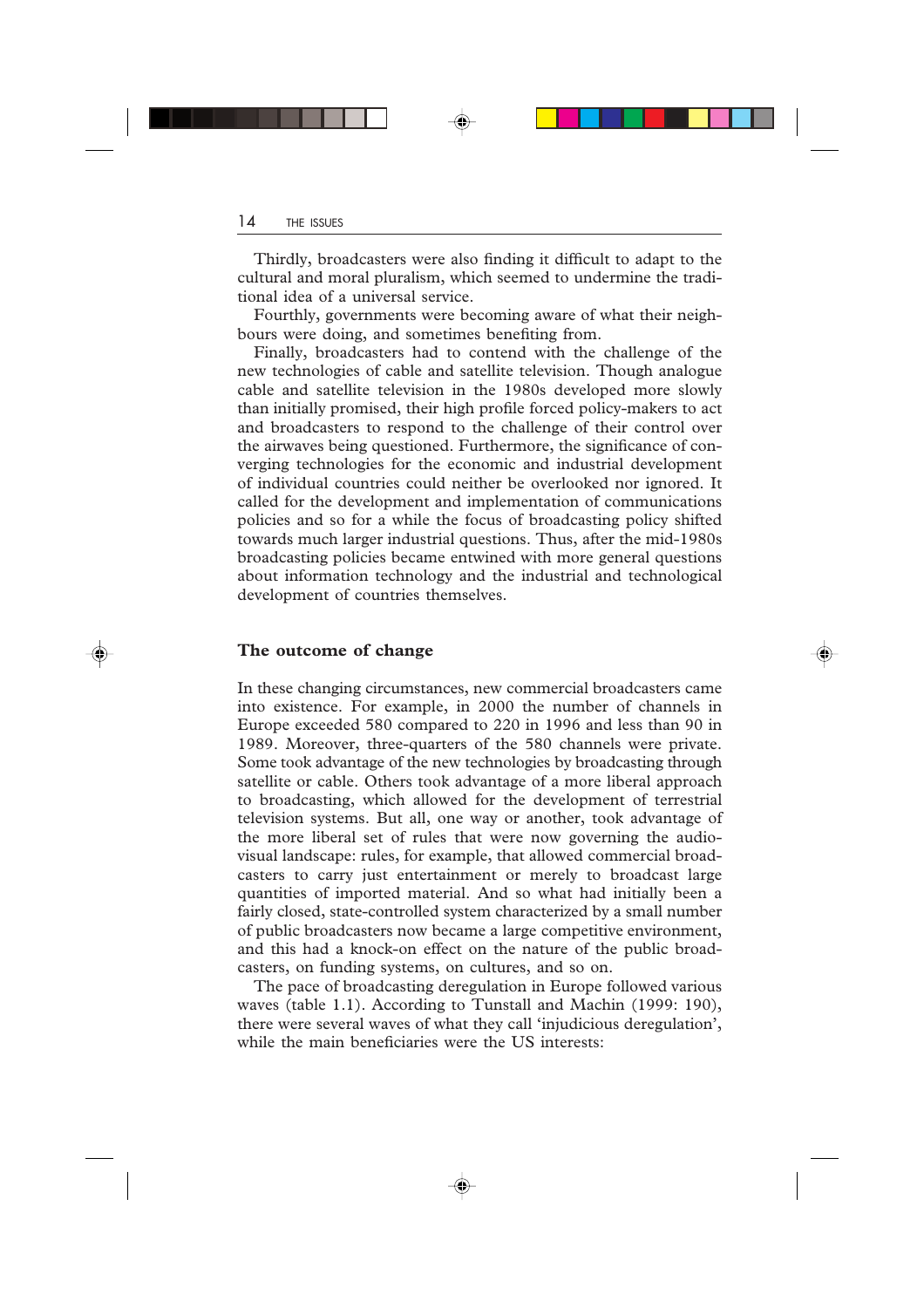- The initial wave of injudicious deregulation included Italy, Luxembourg, France and Germany; all four countries had committed themselves to massive deregulation by 1986.
- The second wave (around 1988–92) included Britain and some heavily cabled nations such as the Netherlands and Belgium.
- Next came most of the smaller nations of Scandinavia and the Mediterranean including Sweden, Greece, Portugal and Spain. This wave occurred in the early 1990s.
- The final wave involved a number of newly independent and newly ex-communist nations in eastern and east-central Europe. (Tunstall and Machin 1999: 190)

| Country            | Year of TV<br>deregulation | Number of available<br>national analogue<br>and digital channels<br>in 1998 | Number of<br>terrestrial national<br>channels <sup>a</sup> |                |
|--------------------|----------------------------|-----------------------------------------------------------------------------|------------------------------------------------------------|----------------|
|                    |                            |                                                                             | Public                                                     | Private        |
| <b>UK</b>          | 1954                       | 13                                                                          | 2                                                          | 3              |
| <b>Italy</b>       | 1976                       | 10                                                                          | 3                                                          | 6              |
| Spain              | 1982                       | 9                                                                           | 2                                                          | 3              |
| Germany            | 1984                       | 37                                                                          | 5                                                          | 9              |
| France             | 1986                       | 17                                                                          | 3                                                          | 3              |
| Denmark            | 1987                       | 17                                                                          | 3                                                          | $\overline{2}$ |
| Belgium            | 1988                       | 34                                                                          | 3                                                          | 2              |
| Greece             | 1989                       | 9                                                                           | 3                                                          | 6              |
| <b>Netherlands</b> | 1989                       | 33                                                                          | 3                                                          | 6              |
| Finland            | 1991                       | 9                                                                           | $\overline{2}$                                             | 2              |
| Norway             | 1991                       | 8                                                                           | $\overline{2}$                                             | 3              |
| Portugal           | 1992                       | 10                                                                          | $\overline{2}$                                             | 2              |
| Sweden             | 1992                       | 14                                                                          | $\overline{2}$                                             | 3              |
| Austria            | 1999                       | 29                                                                          | 2                                                          |                |

**Table 1.1** The pace of deregulation on European terrestrial television

<sup>a</sup> with at least 3% share.

Sources: based on Beardsley et al. (1997); Siune and Hultén, (1998); Idate (2000).

#### **The effects of deregulation**

By 2000 some of the effects of television deregulation were already being felt in diverse countries around Western Europe with new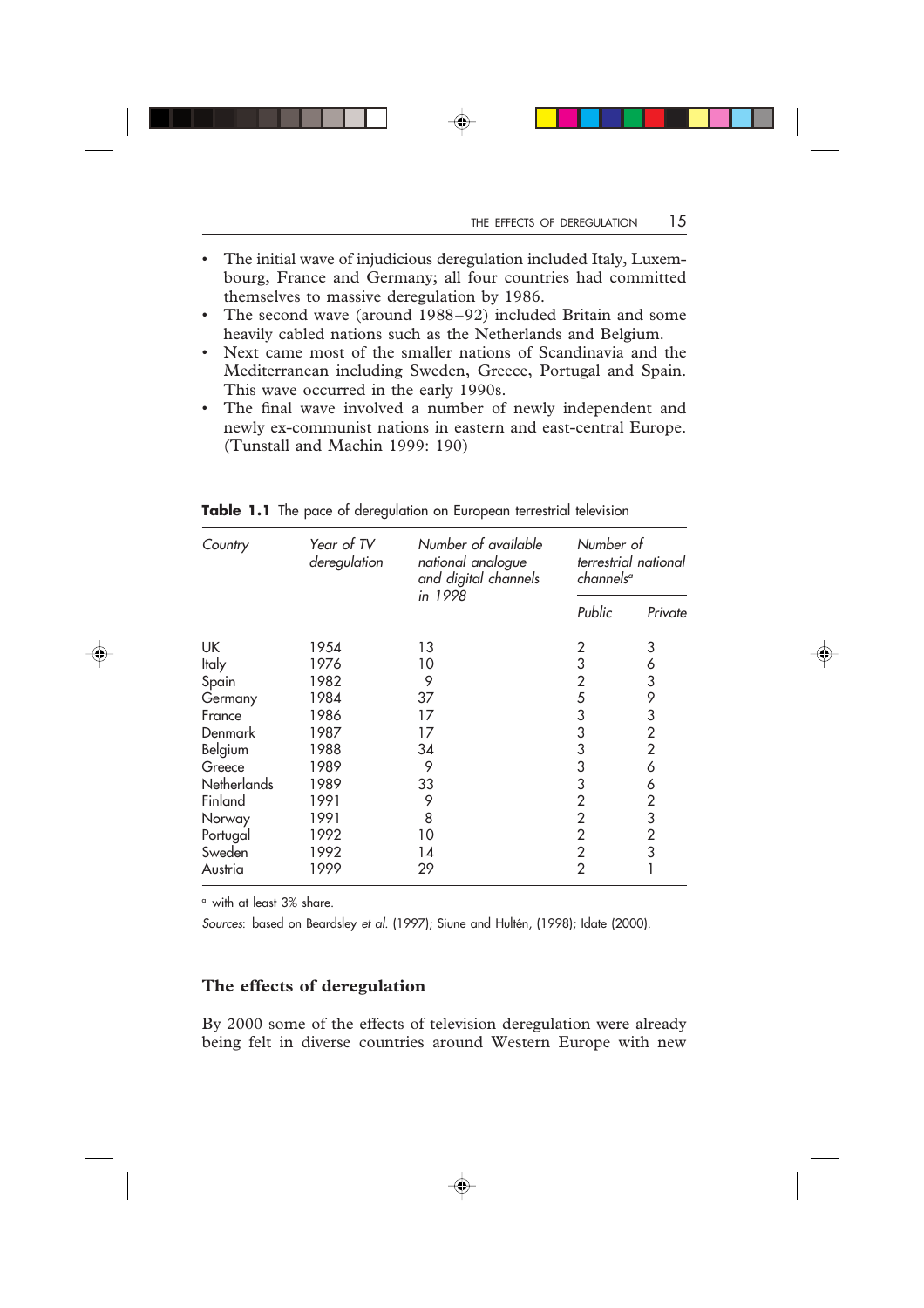commercial players and forces coming into play. But, as noted above, the processes of change and the impact of that change varied from country to country. There are, however, some common effects. These are summarized in turn below.

#### *Effects on programmes*

As new channels have developed, there has been an increase in competition and an increase in demand for programmes. In fact, the proliferation of channels has resulted in a sharp increase in the total volume of broadcast hours (Siune and Hultén 1998: 30). Moreover, the cost of content rights has increased, owing both to increased competition and, especially, the aggressive competition policy of pay-TV channels for certain programming content such as films and sports. In macroeconomic terms, the total value of film and programme content acquired by European broadcasters from the USA stood at \$2.5 billion in 1995. This represents 30 per cent of all US filmed entertainment sales to Europe, with the remaining 70 per cent coming from cinema and video distribution. Out of the \$2.5 billion TV total, \$630 million were spent on pay-TV rights, and the remaining \$1.87 billion on free-TV rights (Godard 1997: 7). Rights used to be licensed exclusively for a flat fee (that is, unencrypted) and for subscription rights. But the development of PPV services, as we shall see in chapter 4, has given rise to new arrangements, such as nonexclusive rights, revenue sharing and equity stakes. Increased competition has forced free-to-air channels to make volume commitments to Hollywood studios rather than inflate costs. For pay-TV channels, the increase in costs has been evident (Godard 1997: 8–11). Sport differs from other programming. But, as we shall see in chapter 9, TV sports rights have increased dramatically in recent years.

Additionally, European television is entering the multichannel environment with the advent of a plethora of digital channels. But, as the market for thematic channels becomes more competitive, broadcasters, especially international ones, are being forced to adapt to the needs of different local markets (see chapter 7). This is because European viewers prefer to watch domestic channels (be they public or private), and programmes with a local content remain the key to winning large audiences in Europe. For example, locally produced programmes comprised 70 per cent of the top rating successes of 1999, which indicates a continued decline in the number of foreign hit programmes (Mediametrié 2000). Moreover, programmes that cross national and cultural frontiers are increasingly requiring a local flavour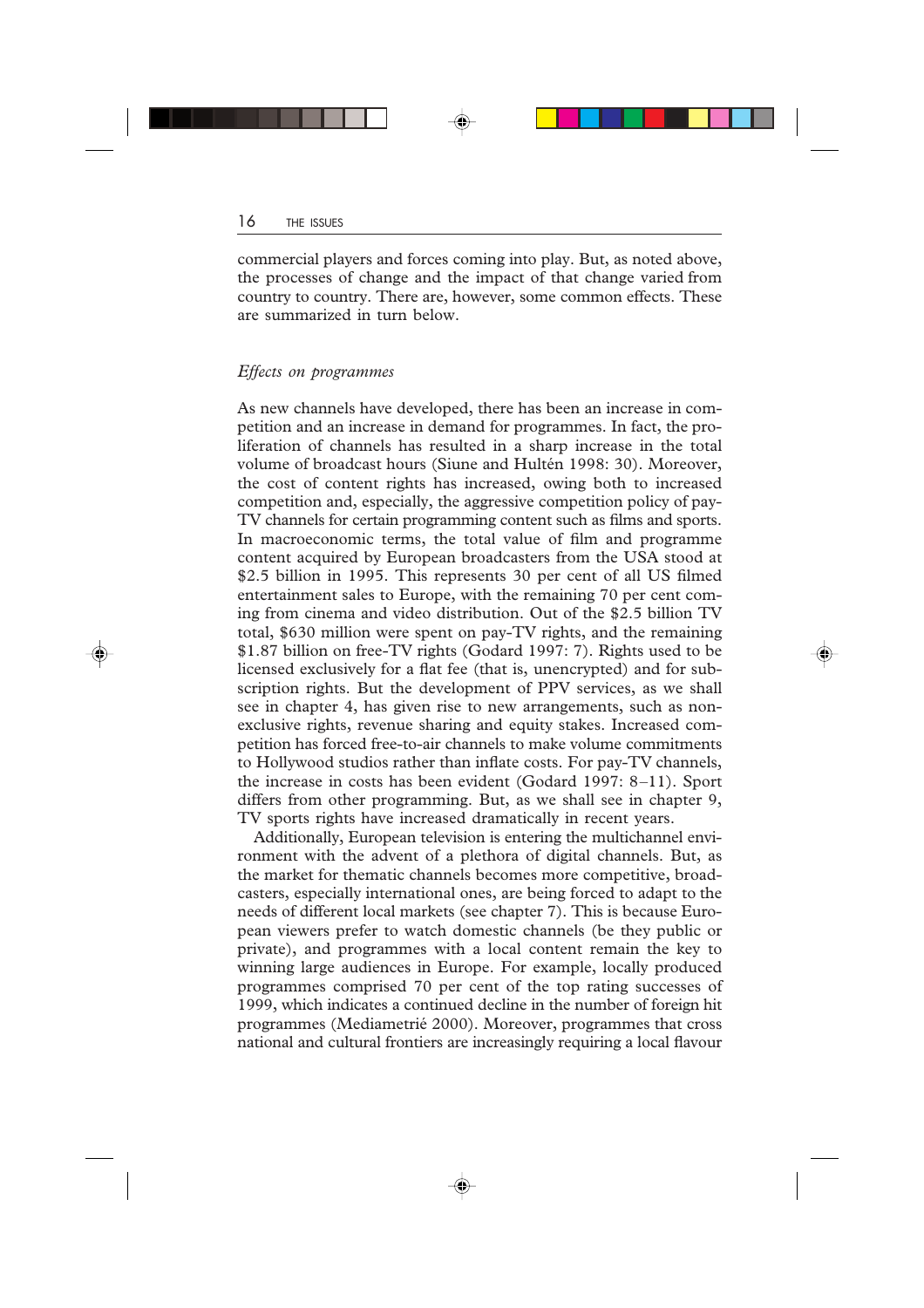to do so. For instance, the Belgian show *FC de Kampionen* was successfully remade as *Clube de Campeos* for the Portuguese audience.

# *Effects on programming imports*

Although the USA remains the world leader in TV-programming exports at the beginning of the twenty-first century, adaptations of American entertainment shows (such as *Wheel of Fortune* or *Jeopardy*) are losing ratings, while game-show formats originating from Europe such as *Who Wants to be a Millionaire?* have made inroads into the North American market for the first time.

Concern over American imports in the light of the deregulation of broadcasting post-1980 was expressed in the context of the 1993 negotiations of the General Agreement on Tariffs and Trade (GATT) Uruguay Round agreement, and especially in respect of the trade in cultural goods and programmes as well its successor the General Agreement of Trade in Services (GATS), which started in 2000 under the general liberalization of online services (Wheeler 2000). As far as many European governments are concerned, this issue cannot be detached from the whole issue of national or political sovereignty and cultural sovereignty (see EIM 1988; Lange and Renaud 1989; Collins 1990). As Tunstall and Machin (1999: 3) note, Europe 'is much the most lucrative export market for US media'. In fact, in the EU, the annual EU trade deficit with the USA in this sector is approaching Euro 7 billion. US productions account for between 60 and 90 per cent of Member States' audiovisual markets (receipts from cinema ticket sales, video cassette sales and rentals, and sales of television fiction programmes), whilst the corresponding European share of the US market is of the order of 1 or 2 per cent. The concern noted above was evident in the conclusions of the working group of the 1998 European audio-visual conference in Birmingham, since European-originated television programming suitable for exploitation in more than one market was rarely made available to potential buyers in sufficiently large volume and in competitively priced packages.

Overall, the export performance of the EU audio-visual creative content industries to third countries has remained disappointingly low since the mid-1980s. In view of this imbalance, in 1993 the EU asked for a 'cultural exemption' – that is, the exclusion of the film and television sector from the trade pact. After many negotiations, both sides agreed in 1993–4 to leave this issue to one side for later negotiation.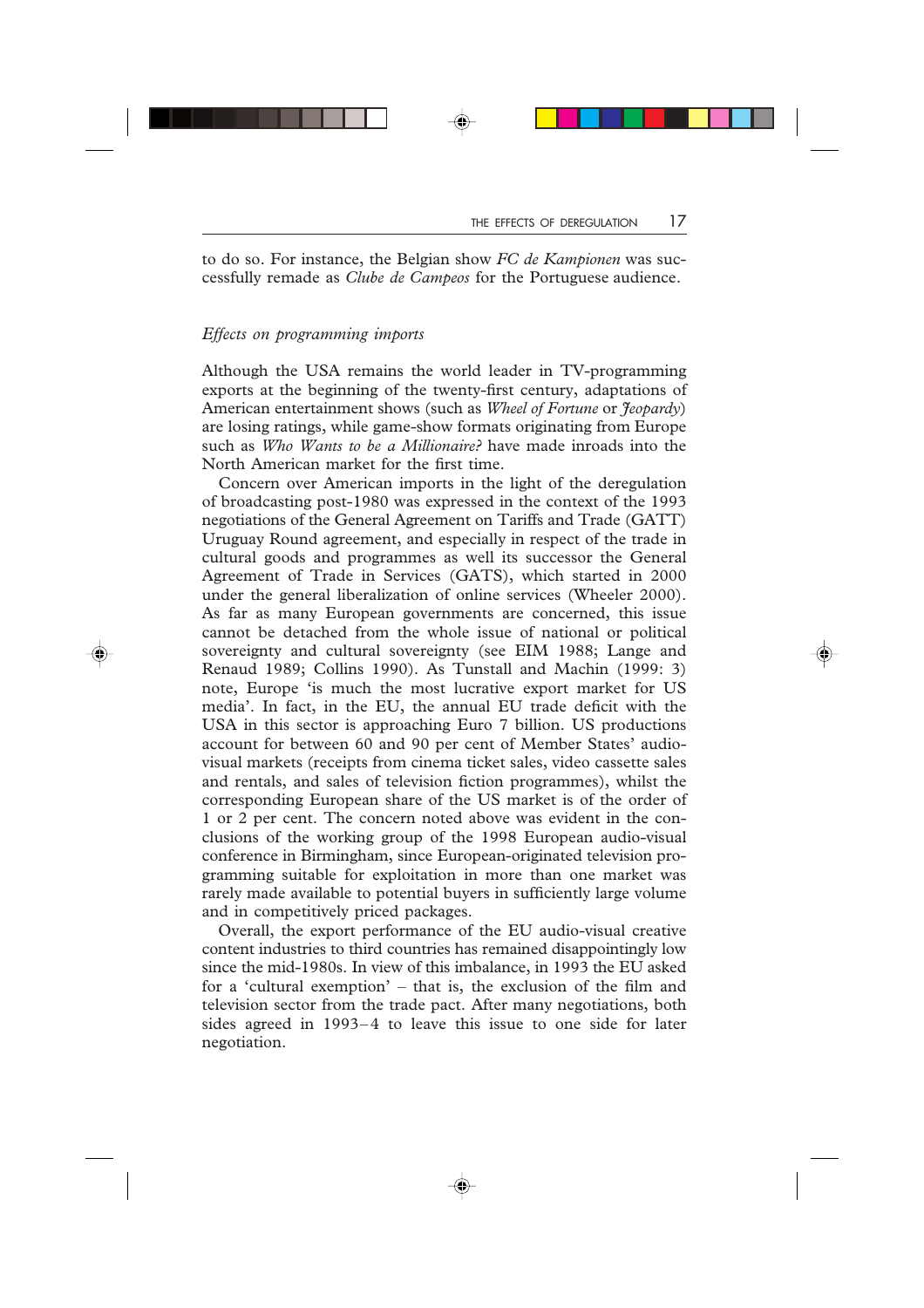However, the fourth report on the implementation of the provisions of the well-known EU Directive *Television without Frontiers* with regard to the broadcasting of European works – the report covers the period 1997 and 1998 – notes that the aims of the Directive have generally been achieved. According to the fourth report, the weighted average for the transmission of European works by the major channels varied between 53.3 and 81.7 per cent, with the exception of Portugal, where the proportion was 43 per cent (CEC 2000). The main German, French and Italian channels broadcast approximately 70 per cent European works. More generally, there was a noticeable increase in the broadcasting of European works during the period 1997–8 compared with the preceding period. With regard to the percentage of independent productions, the vast majority of channels were complying with the provisions of the Directive. However, as Els de Bens (1998: 31) notes, the quota system may be misleading, as all programmes apart from news, sports, games and advertising may be counted, so that, 'practically all channels comply with the norms set by Article 4'. (Article 4 states that the majority of the transmission time of the EU television stations should be fictional programmes of European origin.)

On the other hand, in December 1999 the Commission decided to continue the Media programme for four more years. The new Media programme, called 'Media Plus', was introduced in 2001 and focuses on the transnational circulation of European audio-visual works, within and outside the EU. It reinforces the link between market performance and support mechanisms (that is, training and distribution). It is intended to be flexible enough to provide support for new projects arising from the development of digital technologies. Furthermore it sets out to take greater account of the specific needs of countries with a low audio-visual capacity and/or a limited language market. Media Plus will provide complementary support to national audiovisual support systems and will also be implemented alongside other Community measures such as the Fifth Framework Programme for research (1998–2002) and 'e-Europe' (financing start-ups in the audio-visual sector through risk capital). The budget for the Media Plus programme is Euro 400 million for the period 2001–5.

## *Commercialization and decline in quality*

The effects of competition on programme content can be seen not only with respect to the level of programme imports and the cost of programmes, but also in relation to the quality and range of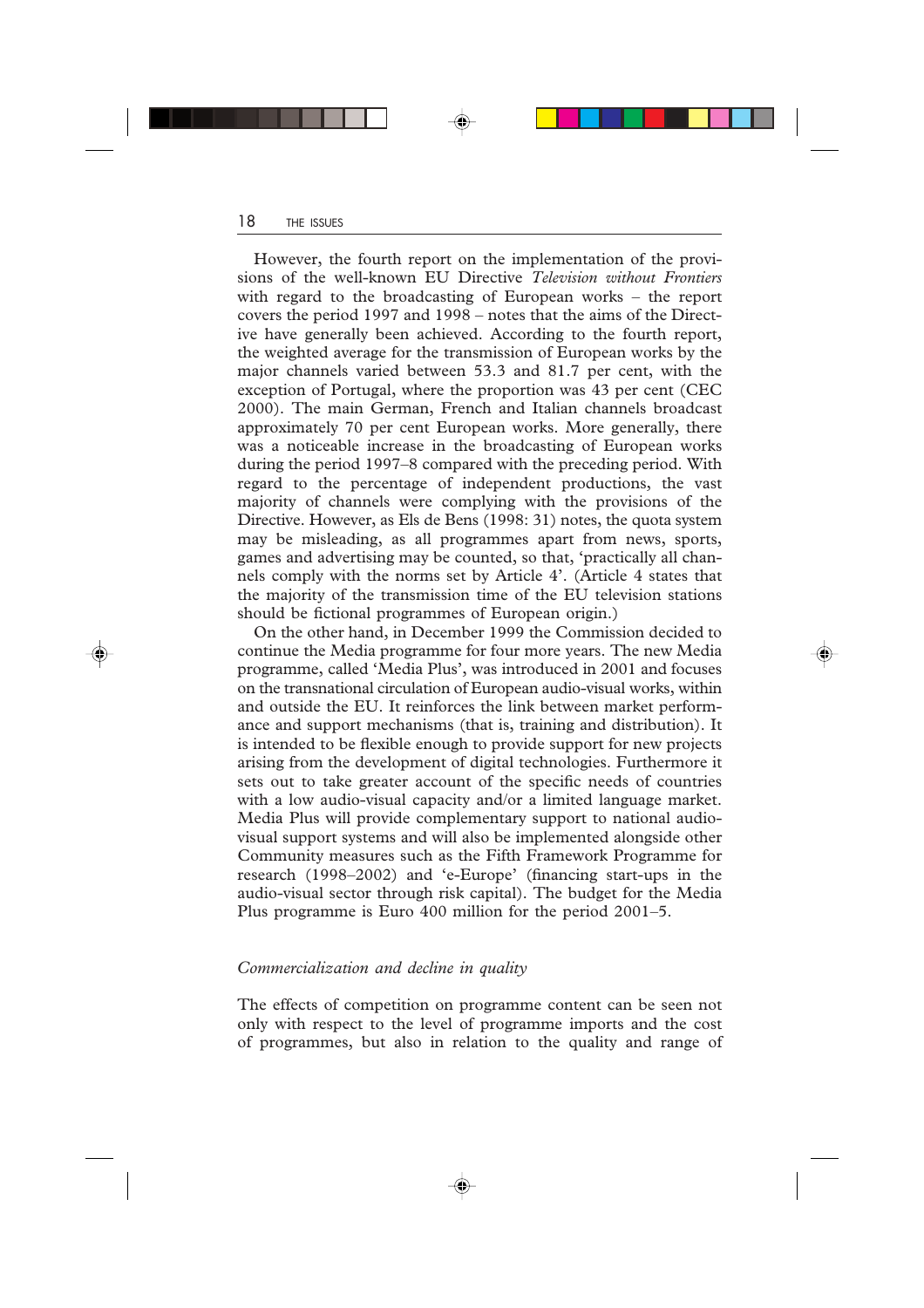programmes on offer (see Blumler 1992b; Achile and Miège 1994). Initially there was a reliance on the 'tried and tested', on entertainment, on imports, but the real question is whether that pattern will change as the new broadcasting systems 'mature'. In effect, it seems that, regardless of the differences, there has been a general tendency in European television, especially on commercial channels, to link the costs of programming to TV ratings and advertising revenues, which has led to the marginalization of minority TV genres. Broadly speaking, a television culture led by market forces tends towards the maximization of profit and the minimization of financial risk, resulting in imitation, blandness and the recycling of those genres, themes and approaches regarded as most profitable (McQuail 1998: 119– 20; Ouellette and Lewis 2000: 96).

In the search for larger audiences, broadcasters have not refrained from using whatever means they can to increase the popularity of their offerings. Both public and commercial broadcasters are now engaged in fierce competition for revenues and for audiences, since they feel that their very survival is at stake, and this is gradually leading to the possibility of a convergence between the public and the commercial system with respect to their programming output (Pfetsch 1996: 428–9). This is most evident on prime time (de Bens 1998: 27). According to research conducted by Arthur Andersen, European public broadcasters have argued that commercial broadcasters tend to broadcast a high proportion of cheap imported content, particularly in the start-up phase of their activities, and to invest less in original productions (in Davis 1999: 54).

McQuail (1998: 120) has provided the main points to consider when analysing the effects of commercialization and competition on content.

- The absolute and relative share of television time, especially prime time, given to information, education and culture, usually with reference to increased 'entertainment' content.
- The performance of public service television, especially in respect of traditional obligations and degree of convergence on the commercial sector in programming policy.
- Programme diversity.
- Reliance on foreign programmes and on 'second-hand' content.
- Standards of 'quality' with particular reference to sex and violence or creativity and originality.

Violent television programmes, in particular, seemed to increase in most European television systems in the 1990s, especially with the commercialization of broadcasting (Wiio 1995; Carlsson and Feilitzen 1998; Papathanassopoulos 1999b). On the other hand, 'content will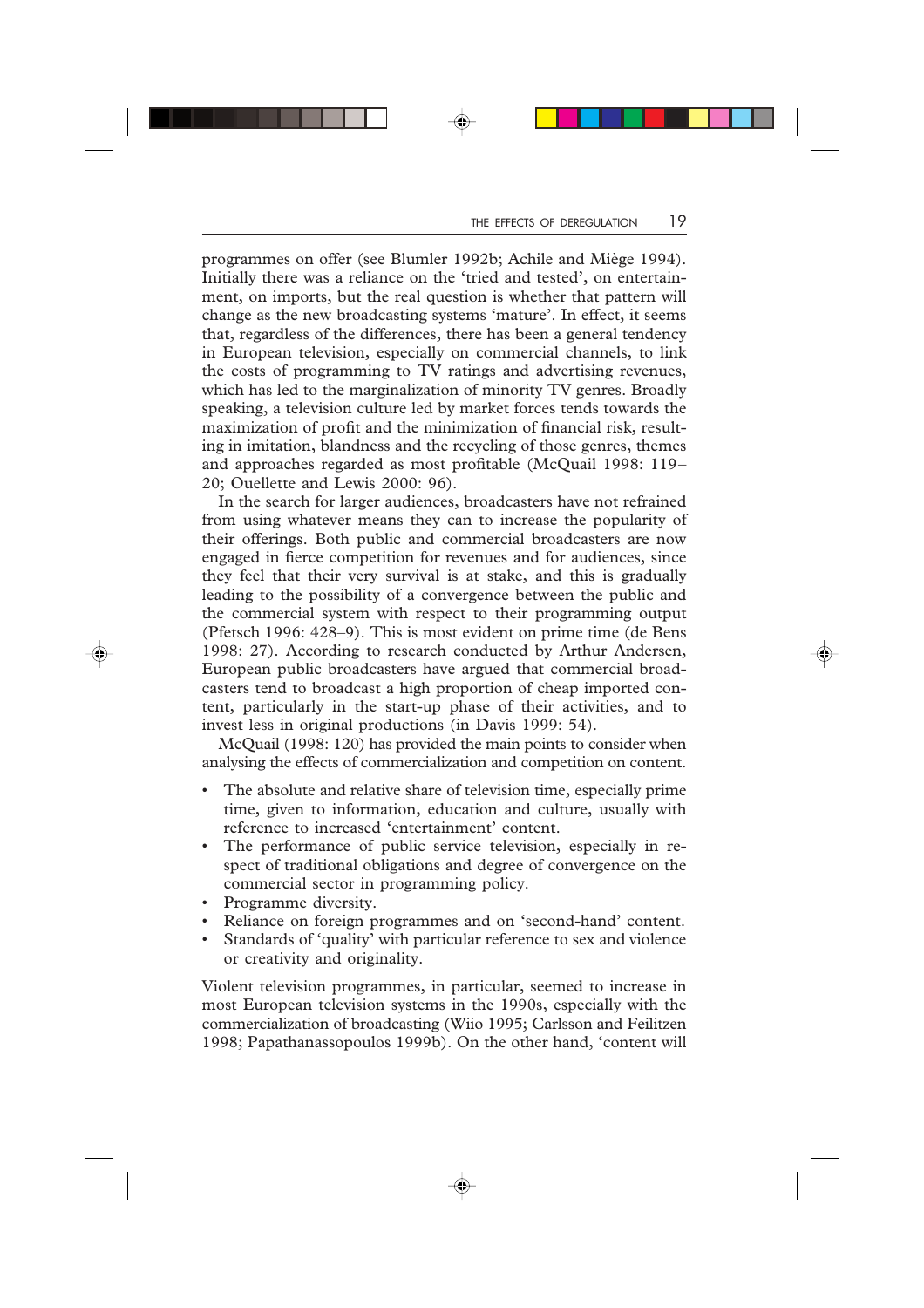be the king' for the development of the new digital channels, since they offer tangibly different content from existing analogue TV output to stimulate and retain consumer interest, and this will require huge investments in programming. This does not mean, however, that the content will be of higher standards. For example, European television drama and comedy production reached record levels in 1999, according to the annual Eurofiction report (*TV International* 2000e), since total new product broadcast in the region's largest five markets rose to 5,193 hours in 1999 from 4,120 in 1996. But cheaper products such as soap operas – for example, *Medico di Famigla* (Italy) and *Cap des Pains* (France) – made for off-peak broadcast times largely fuelled the market growth. Higher-quality content for prime time was decreased. In fact, growth between 1996 and 1999 was rarely for prime time. In 1996, 89 per cent of production was broadcast in prime time against only 77 per cent in 1999 (*TV International* 2000e: 1–2).

#### *Tabloidization of news*

One of the effects of the intense competition of commercial television channels has been the proliferation of TV news programmes. Since the late 1980s news programming has undergone a revolution. New methods, new technologies, new companies and new channels have emerged; even old-style broadcasters have re-examined their news output. Competition at the international, regional and local level has mushroomed (see chapter 8), and news output has expanded considerably. All of these developments give the impression that in the era of globalization the world wants news. Whereas viewers once had no option how they received their information, news and current affairs have become a ratings battleground like any other form of programming.

While broadcasters are feeling the pressures of the market, they have nevertheless been slow fully to take on board the necessity of marketing. And news and information services are not exempt: content may take precedence over style, but journalists have to pay more attention than they used to do to the way they present themselves to their audience both on and off the air.

The changing structures and technologies of television have been accompanied by an equally significant change in the very nature of television journalism. In an era of intensive competition, broadcasters have come to realize that news is an important link with their viewers. News and current affairs programmes seem to represent the identity of a channel, much more so than entertainment and sports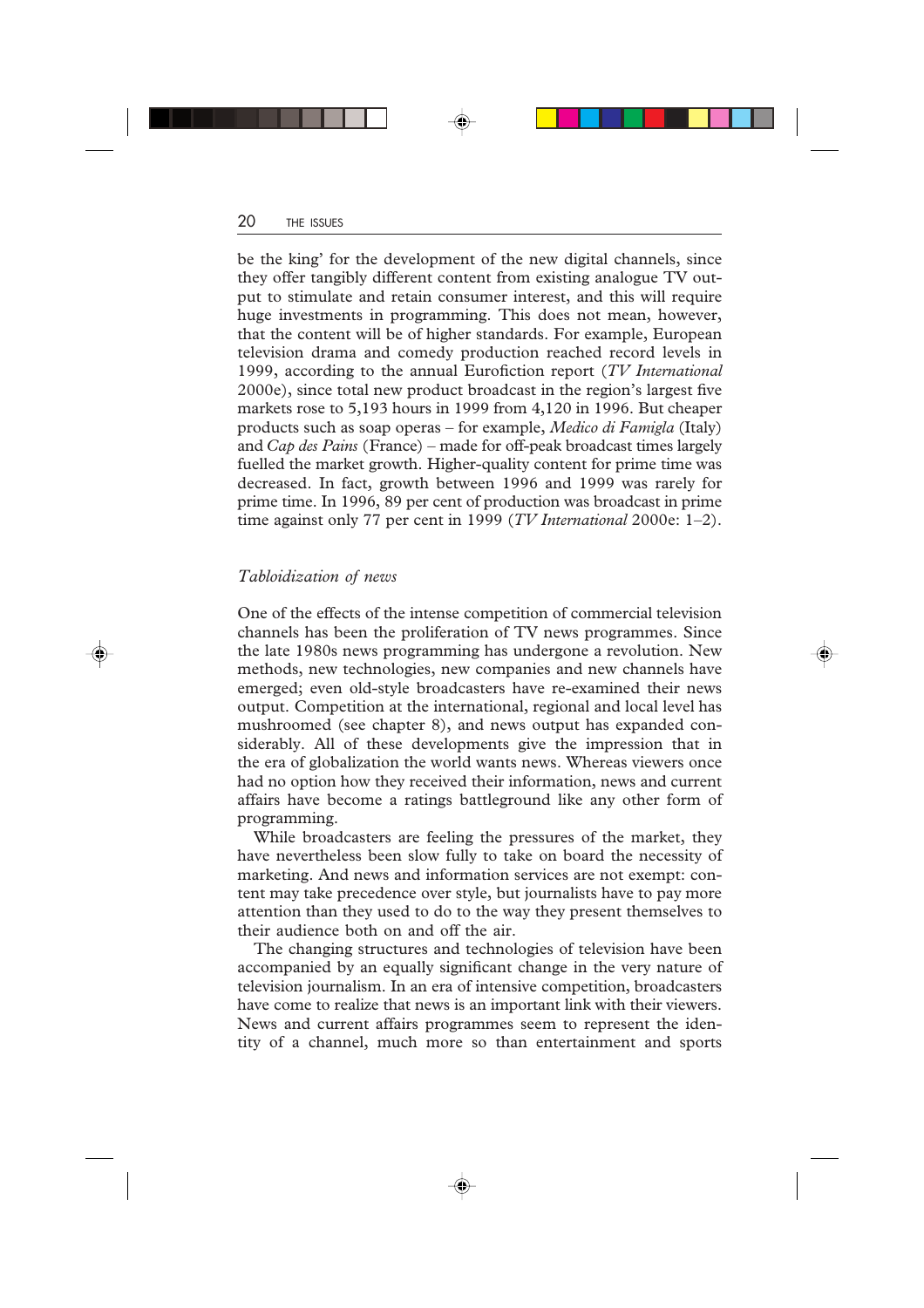programmes. In effect, as most TV schedulers agree, news provides a powerful vehicle on which to build TV viewer loyalty.

Since news has become an important, if not distinctive, element of most channels, even for the ratings-driven commercial broadcasters, the main preoccupation of most schedulers is how to sell or to market it to the public. Compared to that of the past, the news of the twenty-first century has much more 'value added': not only do channels inform viewers of the facts; they are also preoccupied in how to sell the information to them. In other words, news has become more valuable than ever. And TV channels pay more attention to news presentation and less to the content of news. Nowadays, not only are popular anchors important, since familiarity is essential in the news programmes, but graphics and visual presentation also play an equally important role.

In effect, the face of European television news is changing fast. International news stories are making way for local coverage and news on politics is gradually giving way to human-interest items (*Television Business International* 1997; Thussu 1998; Paterson 2000; Biltereyst 2001). In an intensively competitive environment, it seems that broadcasters are placing more emphasis on local, human-interest stories. On the other hand, international news becomes important once in a while, either because a big personality is involved as in the death of Princess Diana or because of a big event like a bomb exploding in the centre of a capital. Whereas in the past, and during the era of state monopoly, in most of Europe the main television news bulletin used to be the chief source of information for the average European viewer, nowadays news bulletins and news programmes have become commonplace in most TV schedules.

Bob Franklin (1997: 49) notes that 'journalism has changed radically in recent years'. As he points out (Franklin 1997: 4):

Journalism's editorial priorities have changed. Entertainment has superseded the provision of information; human interest has supplanted the public interest; measured judgement has succumbed to sensationalism; the trivial has triumphed over the weighty; the intimate relationships of celebrities from soap operas, the world of sport or the royal family are judged more 'newsworthy' than the reporting of significant issues of international consequence. Traditional news values have been undermined by news values; 'infotainment' is rampant.

In the past, the format of the programme was simple and rigid and remained unchanged for many years; nowadays the format changes with almost every television season. In the past, the majority of news was on politics and economy; nowadays there are more police and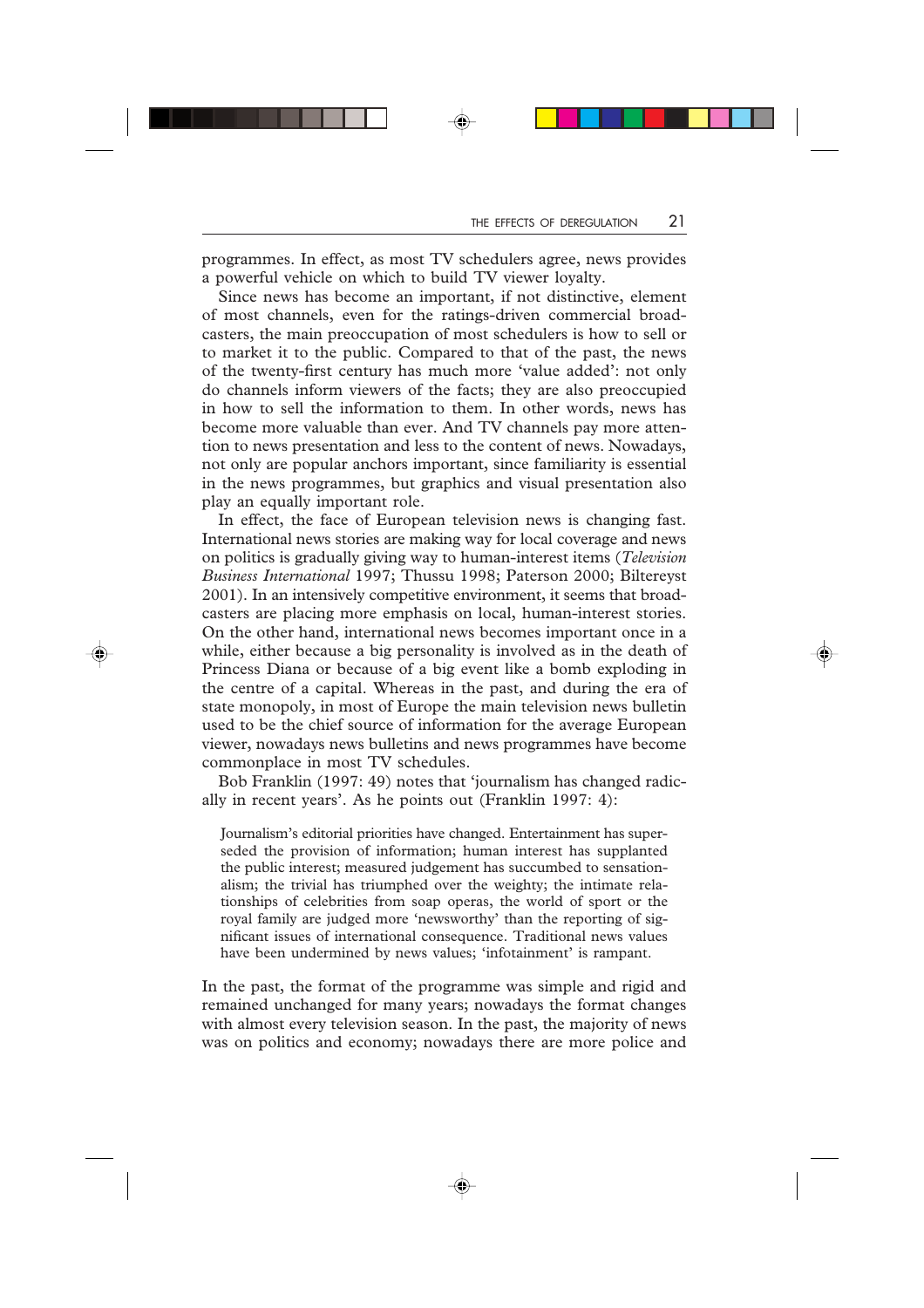crime-related stories, as well as sport and consumer stories on the main news bulletins (Papathanassopoulos 1999a; Barnett *et al.* 2000). In the past, there was a regular supply of news on cultural items; nowadays these items hardly appear on the main news TV bulletin. In effect, news on culture and arts has been replaced by news on fashion and medicine. Television news has traditionally been regarded as national in scope, but nowadays most European national TV networks have pushed international news further down their news agenda and have gradually given it an increasingly lower priority.

The 'tabloidization' of TV news or 'infotainment' can be seen as the direct result of the commercialization and deregulation of the broadcasting system, an obsession with TV ratings and pressure from advertisers for larger audiences. 'Tabloidization' itself is not new (McQuail 2000: 106, 339–40). In fact, as Frank Esser (1999: 292) notes: 'It began to appear about one hundred years ago when newspapers started adding sections emphasising sports and entertainment, illustrations and sensations that appealed to wider audiences.'

But tabloidization on European television news is a new phenomenon. This is because, in most European TV systems during the state monopoly, information took priority over entertainment, substance over presentation. The new approach has fewer long stories, and more short ones with pictures; a decrease in news on politics and economics and an increase in news such as scandal, sensation and police or crime stories. For the first time in the history of European TV news, news bulletins seem to look increasingly for 'scandals' and 'political crises' and 'crimes' in their coverage, presumably prompted by extended competition. However, as Kees Brants (1998: 329) notes, the arrival of commercial television may 'have resulted in somewhat more human interest stories and sensationalism, but hardly so in political reporting'.

Even some of the most prestigious TV channels in Europe, such as the BBC and ITV in the UK, appear to give a growing emphasis to the 'sensational, the shallow and the parochial'. As Barnett, Seymour and Gaber (2000: 12) reveal in their research on UK television news 'there has undoubtedly been a shift in most bulletins towards a more tabloid domestic agenda, a decline in political stories'. They conclude (Barnett *et al.* 2000: 13) that 'we are not wholly optimistic that ten years from now television news will have maintained its current balanced and diversified approach'.

There has also been a rise in new television genres, such as 'reality television' and talk shows, in which traditional distinctions between information and entertainment have collapsed. As van Zoonen, Hermes and Brants (1998: 4–5) note: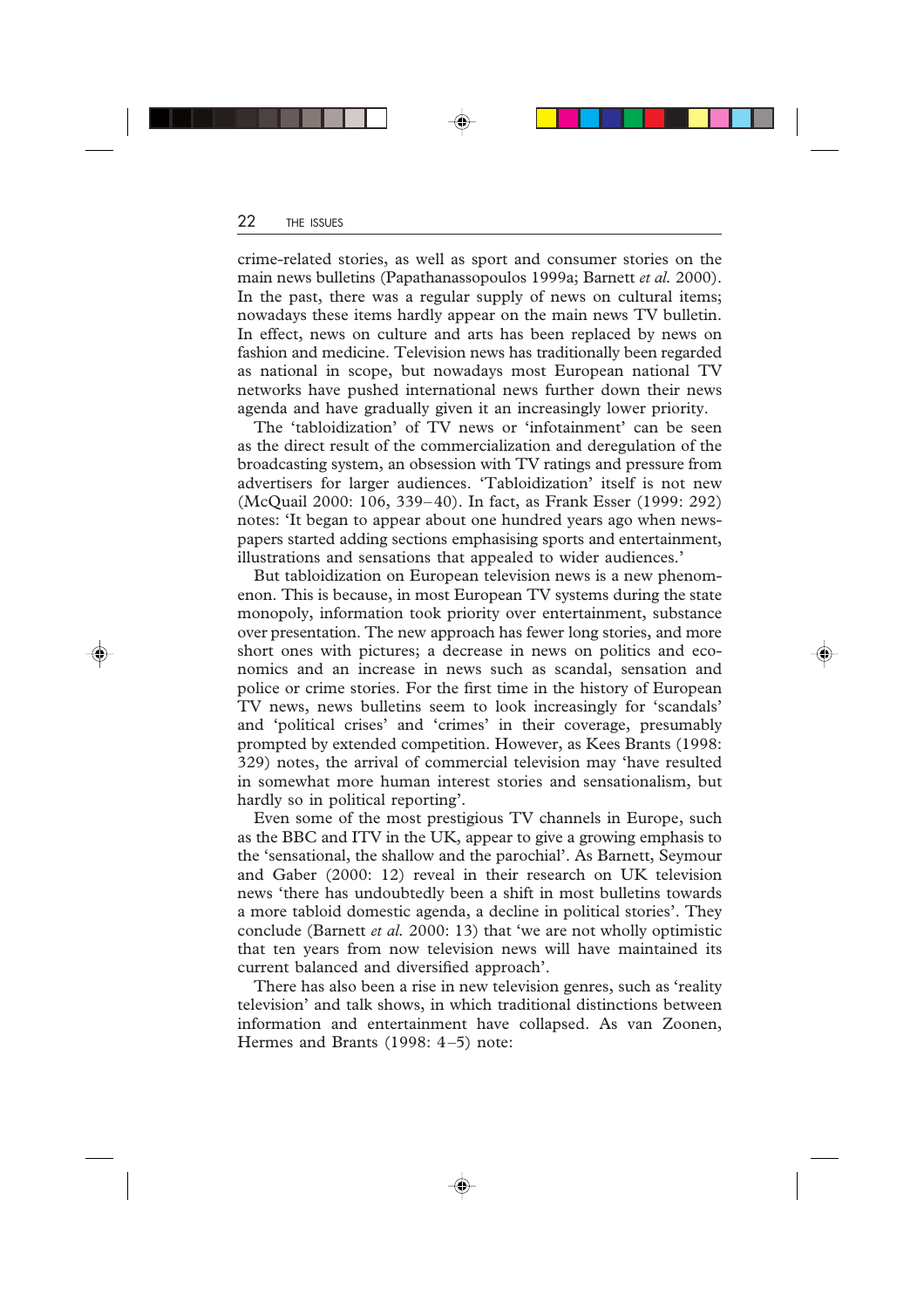Journalism in its broadcast but also in its print form has become market driven and guided by – as it is sometimes called – what is interesting rather than what it is important, by an audience orientation rather than an institutional logic. As a result of these developments themes formerly hidden from the public eye have become generally visible; this is clear, for instance, in the obsessive search of contemporary journalism for scandal in the private lives of public officials, or in the incredibly intimate confessions of people appearing in talk shows or in sensationalist reality genre. The once more or less taken for granted social responsibility of journalism has been undermined and a pressing question is whether market logic allows for an ethical journalistic practice.

#### *Effects on financing*

The economics of European television have changed dramatically. With more competition in television, advertising revenue has to be shared out amongst even more broadcasters. On the one hand, more competition for programmes increases the costs of programme acquisitions, but, on the other hand, it also increases the power of advertisers to negotiate for better prices and a greater range of audiences. Deregulation has brought with it an enormous increase in television revenues. But building up audience reach and frequency over a greater number of channels risks pushing up overall TV advertising and programming costs. It is not surprising, therefore, to find private broadcasters in Europe challenging public broadcasters for carrying advertising, as we shall see in chapter 3. At the same time, private channels and interests have put pressure on regulatory agencies to relax the framework surrounding television advertising, sponsorship and bartering. It is likely then that in the years to come sponsorship, PPV and subscription will complement conventional advertising revenue (see chapter 4).

#### *Effects on public broadcasters*

Public broadcasters have faced erosion of both their viewing share and their revenue; that erosion has been more severe for some than for others. As we shall see in chapter 3, a number of European public broadcasters have responded to the challenge from commercial broadcasters by pursuing commercial opportunities of their own such as co-productions, international sales or joint ventures, within the limits of national and EU regulations. They have also launched new thematic channels and have used their brands to develop a strong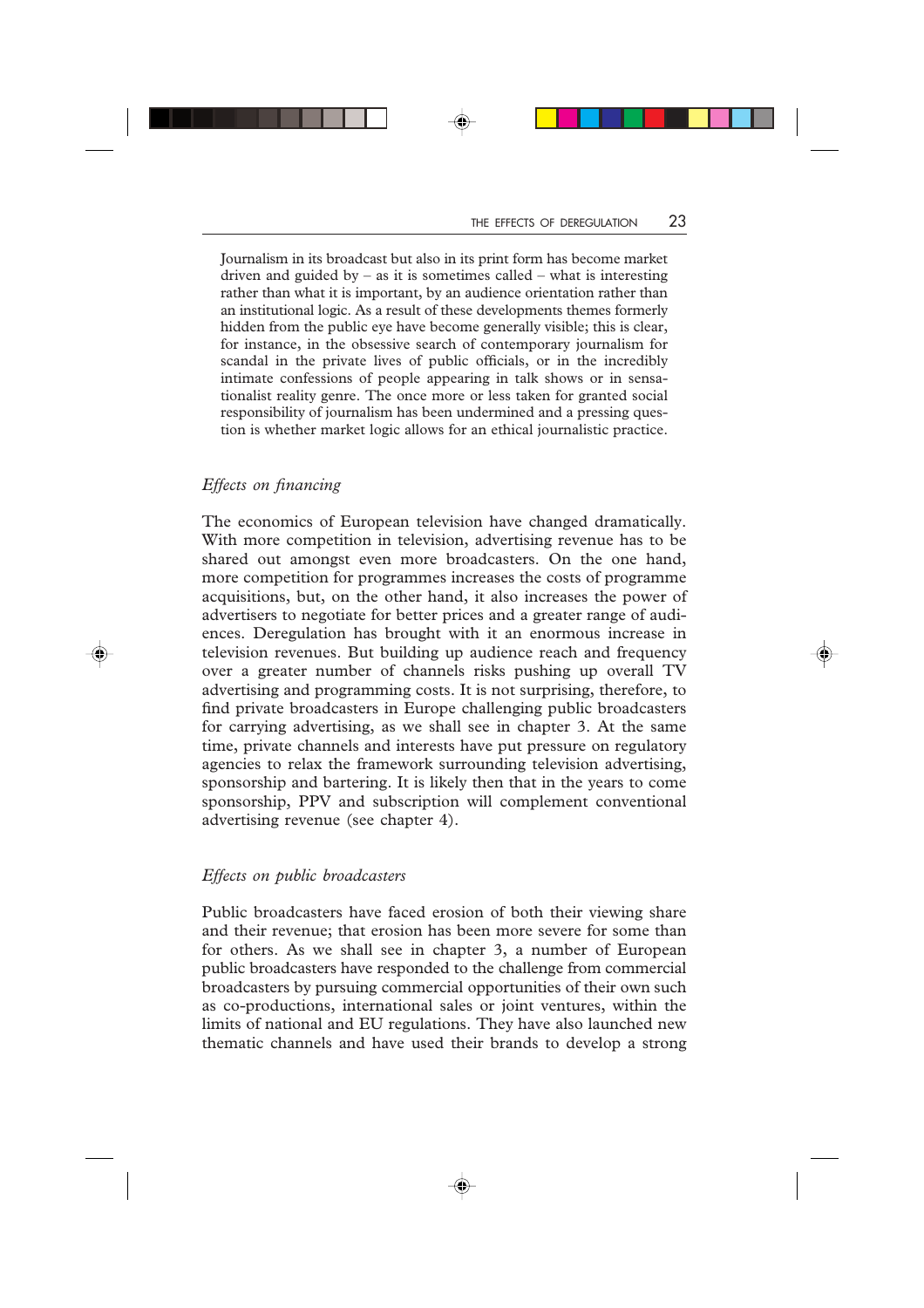presence in the digital era. However, their future will rest in their way of funding. This, in close association with the digital threats, will be the most important issue for European public broadcasters, as we shall discuss in chapter 3.

#### *Effects on media ownership*

The deregulation of television has led to the creation of larger and fewer dominant groups and as a result the sector is becoming more concentrated and populated by multimedia-multiconnected conglomerates, as we shall discuss in chapter 5. The trend towards a complex form of cooperation between media and telecommunications groups in Europe has raised fears of excessive concentration of ownership. Mergers, acquisitions and common shareholding, led in most instances by telecommunications groups, have created a web of common interests across the European media, though even here the pattern is not uniform. Although the EU has failed to harmonize ownership regulations for the European media, its interest in this area indicates a concern with the economic forces behind media and the risk these pose for diversity and pluralism. It seems clear that any attempt to tackle the issue of media ownership and concentration at a European level at this stage is unrealistic. The industrial imperatives of the information society and the new opportunities, stakes and interests of the convergence of the media, telecommunications and information society seem not to allow any attempt to harmonize, or even to tackle, the issue of concentration at this stage. As Peter Humphreys (1996: 304) notes: 'There is every sign that oligopolistic developments in the mainstream European industry are the price to be paid for the sector's growth and for the development of new technologies.' Moreover, it seems that the trends towards consolidation and diversification in response to the new opportunities opened up by the liberalization of EU and world markets, and with a view to the opportunities offered by convergence, will go on (Siune 1998: 24). This picture, as we shall discuss in chapter 5, becomes more and more real. In the digital era, as Peter Golding (2000: 179) has noted: 'The growth of vertical integration strategies which this trend represents places the audiovisual sector in a key position, as distribution becomes the next priority for Internet commercialisation.' Certainly, it is more than urgent that Europe needs a kind of re-regulation, especially on ownership status, as well as on the 'relationship between the state and the production and the distribution of information and communication goods and services' (Golding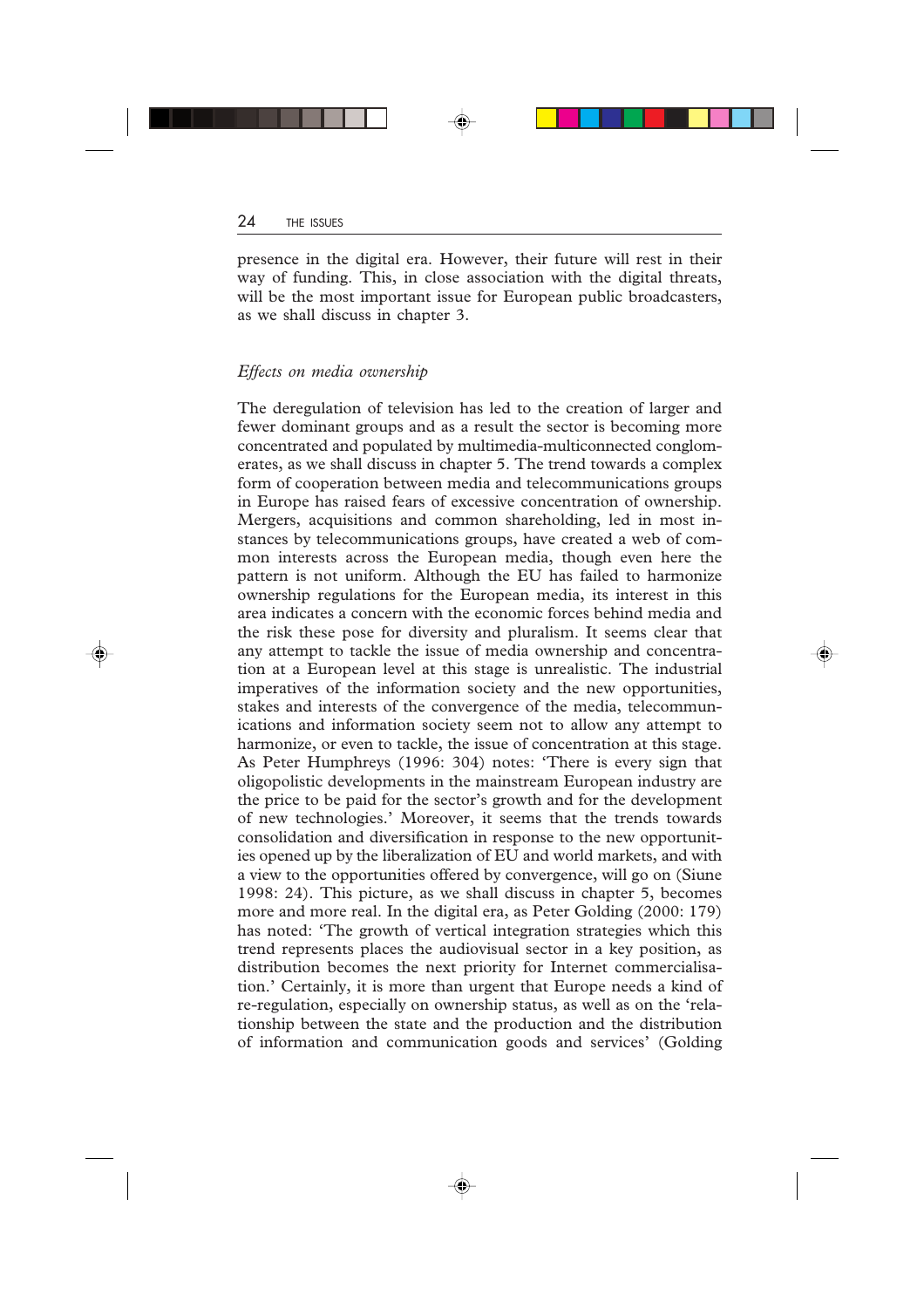2000: 180). But, as Herbert Schiller (2000: 126) has pointed out, 'with the deregulation imposed across all continents, the state has a reduced capability to intervene and socially manage the system'.

#### *The rise of 'proximate television'*

The deregulation, privatization and commercialization of television have had implications not only nationally but also internationally and locally. Although regional and local television is not new in Europe, deregulation has brought a multiplication of regional and local private channels in most countries. As Moragas Spa and López (2000: 43) note, in contrast to the past, 'What it is observed nowadays in Europe is a panorama of multiple forms and models of stations trying to adapt themselves and give an answer to the existent diversity (cultural, linguistic, political, demographic, geographic).'

Moragas Spa and López (2000: 44–8) give the following classifications:

- regional centres of public corporations (such as the BBC (UK), TVE (Spain), RAI (Italy) and delegations of private broadcasters);
- television companies with their own personality, officially independent, private or public, which operate in a regional reference territory (such as the regional companies of the ITV in the UK or the ARD in Germany or S4C in Wales);
- the television entity of a 'small state' that extends its coverage to one or more regions from a neighbouring country (such as RTL in Luxembourg or TeleMontecarlo in Monaco);
- local television with regional outreach (metropolitan areas)  $-$  i.e. local television stations of local–urban character that extend their coverage beyond the strict borders of the urban character in terms of both technical reach and journalistic coverage;
- 'small local television' i.e. local television channels of local scope, from small and medium cities, even boroughs and small villages.

### *The advent of regulatory authorities*

The deregulation of broadcasting in the 1980s has led to new formalized procedures – for example, the foundation of new regulatory bodies and procedures to license new (mainly commercial) broadcasters and to oversee their behaviour. This has often led to different rules (sometimes stricter, sometimes less strict) being enacted.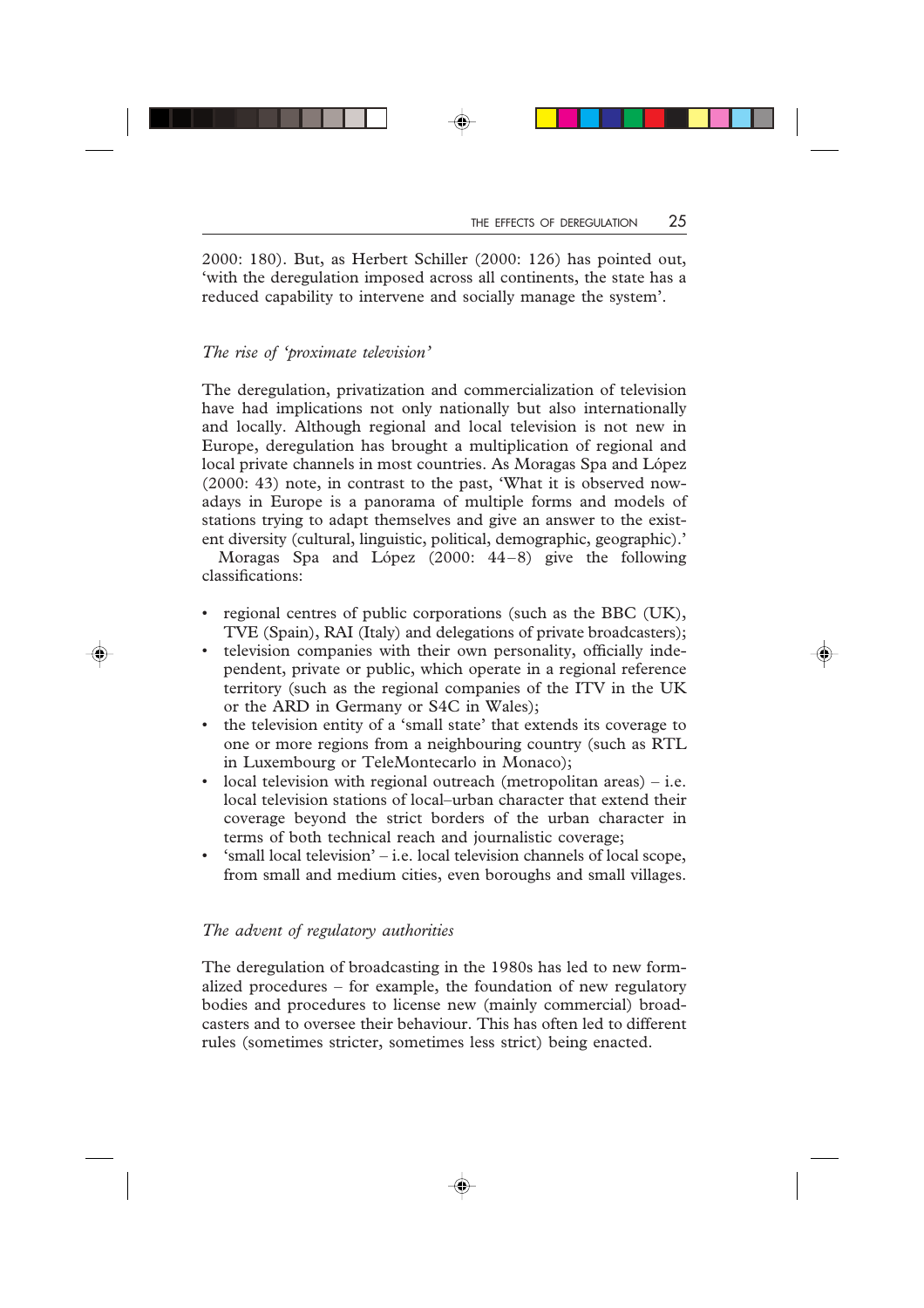In fact, there is a great diversity among these regulatory authorities. Broadcasting regulation usually encompasses the power to license broadcasters, to monitor whether broadcasters are fulfilling their legal obligations, and to impose sanctions if they fail to carry out those obligations. To these traditional functions can be added those of organizing and coordinating the broadcasting landscape. Since 1998 regulatory authorities have started cooperating in order to coordinate their approaches and avoid divergent policies. They also have meetings, at least once a year.

Broadcasting regulation may be exercised by governmental administrative authorities or by courts (for example, for issues regarding the protection of fundamental rights). Moreover, in some countries such as the UK and Germany, public service broadcasting may be subject to a form of self-regulation. However, the most common organizational form in Europe is that of the independent regulatory authority, which is not part of the actual structure of governmental administration and which has apparatus that does not serve any other body. Generally, the rise of independent regulatory authorities coincided with the decline of public service monopolies in the 1980s.

The function, structure and jurisdiction of such authorities vary too. In most countries there are separate regulatory bodies for supervising broadcasting and telecommunications. Some countries, such as Italy with the Autorità per le Garanzie nelle Comunicazioni, have a single regulatory body whose remit encompasses both broadcasting and telecommunications. While most of the regulatory bodies in Europe regulate both the public and private sector (for example, the French Conseil Supérieur de l'Audiovisuel (CSA) or the Dutch Commissariaat voor de Media), others, such as the UK Independent Television Commission (ITC) or the German *Landesmedienanstalten*, are responsible only for the regulation of private broadcasting. In terms of power, three basic categories can be identified: the administration of the broadcasting sector (for example, the award of broadcasting licences), supervision (for example, programme monitoring) and rule making (for example, the imposition of codes of practice). Once again, the range of powers varies considerably. For instance, most authorities have the power to award licences but some can only make recommendations addressed to the ministry responsible for the communications sector. Moreover, there is a great variety regarding their structure. In Germany and Belgium, broadcasting is in the remit of federal states, resulting in a number of regional regulatory bodies. Finally, the number of personnel the European regulatory authorities employ varies too, according to the size of the country and of the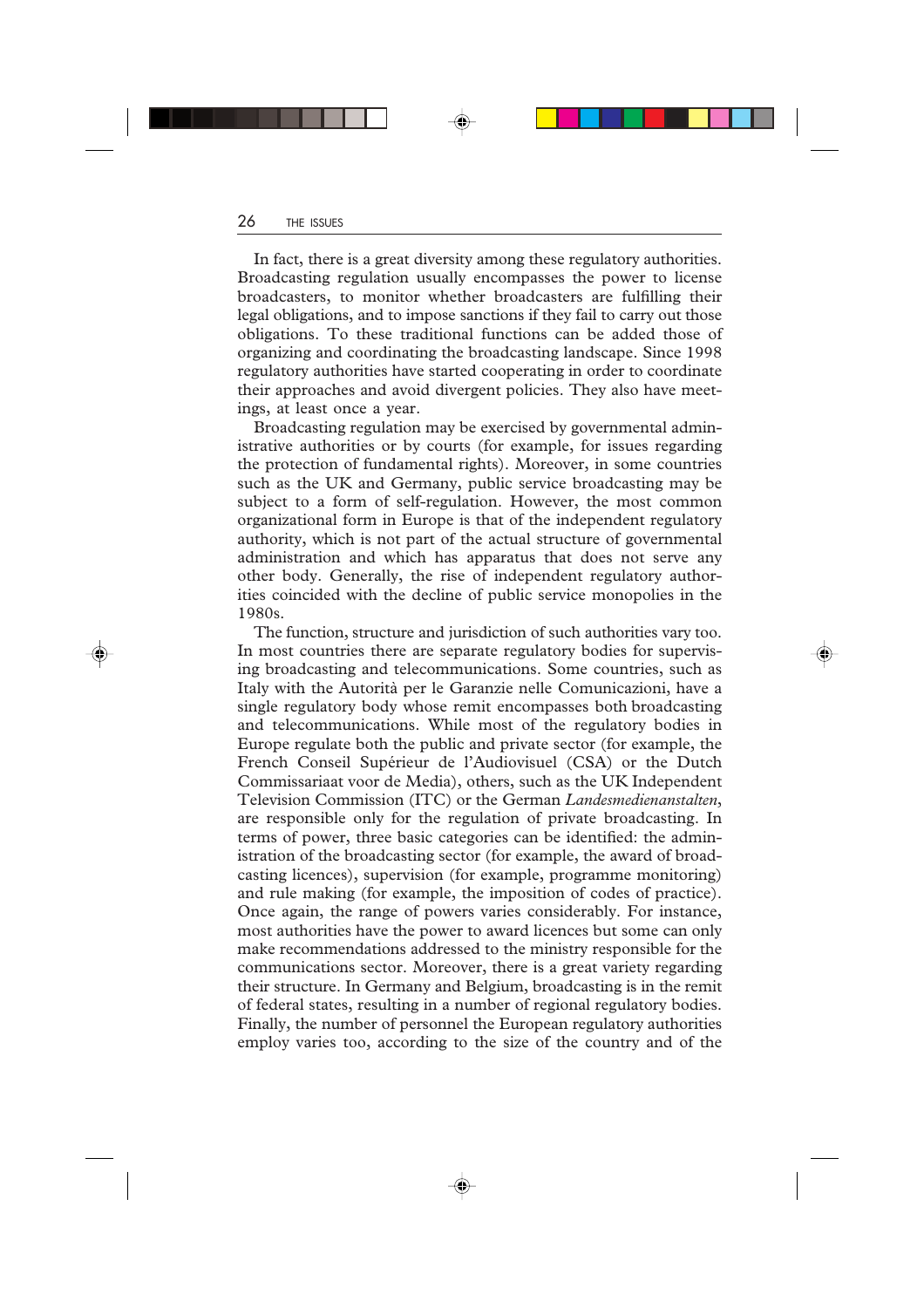national media landscape (from approximately ten for the smallest bodies to over 400 for the biggest) (Robillard 1995; Hoffmann-Riem 1996; Molsky 1999).

The French CSA consists of a board of nine members chosen by the President of the Republic, the Speakers of the Senate and the National Assembly. The CSA employs approximately 400 people and plays a vital role in overseeing the public and commercial broadcasting sector. It controls compliance with broadcasting laws, mission statements and quotas by monitoring television programmes. It manages and allocates frequencies and television licences, and appoints the directors of public broadcasters. It can impose sanctions against broadcasters that violate regulations, imposing fines or even shortening or cancelling their licences. It advises Parliament and other public bodies such as the Culture Ministry or the Competition Council.

In Germany, the twelve regional state media authorities (*Landesmedienanstalten*) are responsible for the licensing and supervision of public and commercial broadcasters. The federal character of the German systems can become a source of conflict, as the federal government is also, for example, signing agreements in audio-visual matters at the EU level.

In Italy, the Autorità per le Garanzie nelle Comunicazioni (Authority for Equal Protection of Communications) was established in July 1997. The Autorità is a fully independent body. It is made up of nine members appointed by the Senate and the Parliament (four members each), while the Prime Minister nominates its chairman. The Autorità has a permanent staff of about 260, and comprises two commissions: one for the infrastructures and networks, the other for products and services. The authority also advises the government on legislative measures related to broadcasting and supervises the sector on the application of the regulatory framework. It also verifies the financial statements and data provided by the broadcasters and monitors compliance with the legislation banning dominant positions in the sector.

In the UK, the ITC is responsible for the regulation of private television and grants licences to private channels, ensures compliance with the legislation and has the power to impose fines or even to revoke the licences. Generally, it oversees the sector to ensure that there is fair competition. Since the 1996 Broadcasting Act, the ITC has also overseen the commercial services provided by the BBC. Moreover, another body, the Broadcasting Standards Commission, investigates complaints about the content of programmes. In October 2000, the UK government published the *Communications White Paper* recommending the creation of a single regulatory authority called the Office of Communications (OFCOM). OFCOM will be responsible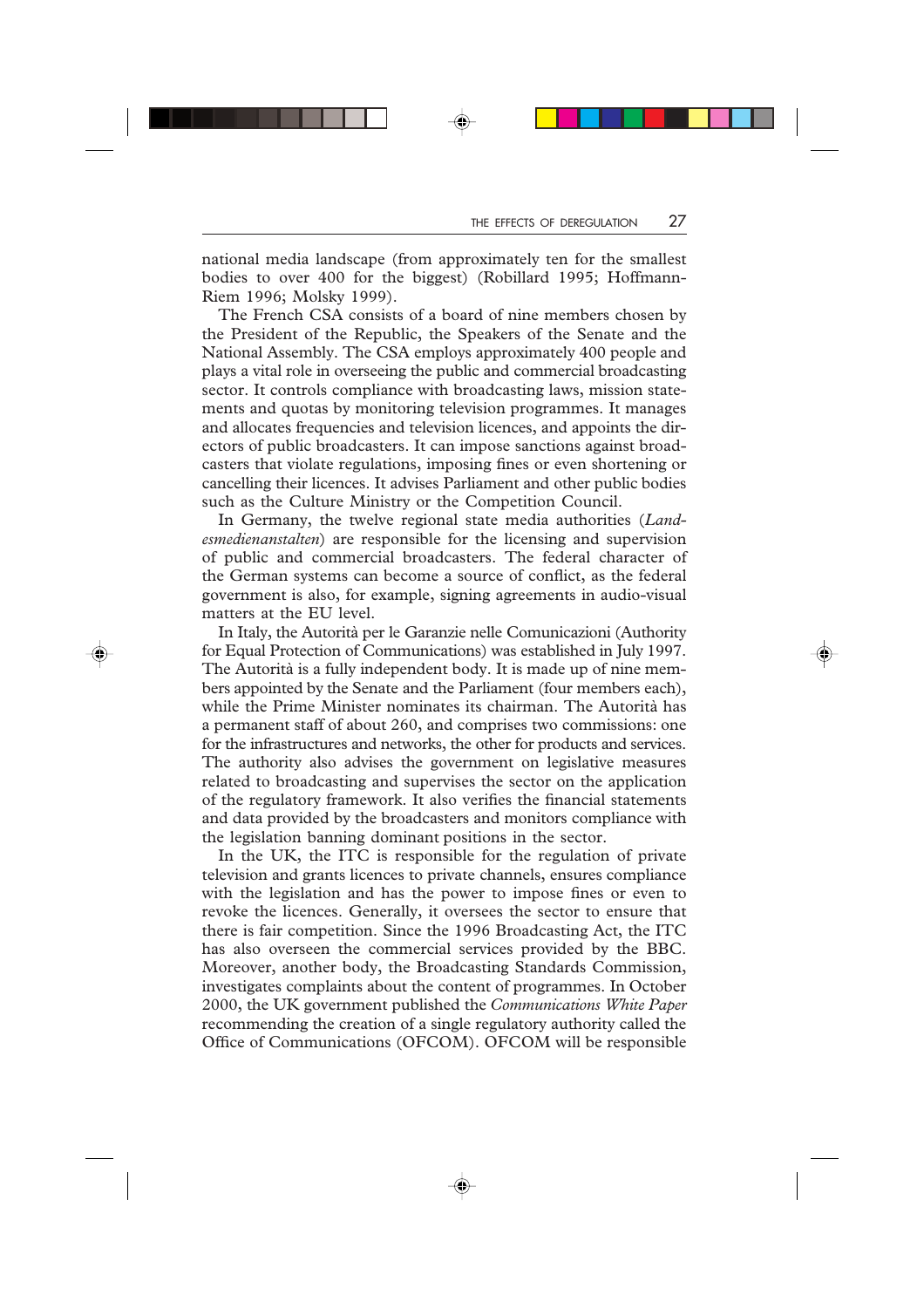for the economic regulation of the whole communications sector, content regulation and spectrum management.

In Austria, the law has set a number of bodies with a regulatory and supervisory role to play in the running and operation of the public broadcaster, Osterreichischer Rundfunk (ORF). In Denmark, a satellite and cable committee, appointed by the Ministry of Culture, supervises cable and satellite television and advises the Ministry on the licensing of broadcasters, while the technical aspects of broadcasting are supervised by a national telecommunications authority. In Finland, the Ministry of Transport and Communications is responsible for the broadcasting sector. Moreover, the Telecommunications Administration Centre supervises compliance with the law and other regulations, with the exception of the ethical principles of advertising, teleshopping and the protection of minors, which are the responsibility of the Consumer Ombudsman.

In Greece, the regulatory body is the Ethniko Symvulio Radioteleorasis (ESR), which was formed in 1989. The political parties select the ESR's members. In theory, it is responsible for the allocation, suspension and cancellation of broadcasting licences and the supervision of the programmes. Its role concerning TV licences is to recommend to the Ministry of the Press and the Media as well as the Ministry of Transport and Communications which candidates are suitable to hold licences. In Ireland, the Independent Radio and Television Authority, a body appointed by the Ministry of Culture to oversee programming and grant licences for private channels, supervises private broadcasting.

In the Netherlands, the Commissariaat voor de Media, set up in 1988, supervises the functioning of broadcasters and compliance with the provisions of the Media Act governing programming and advertising. It deals with both public and private channels as well as cable. It can also impose penalties and fines on those channels that have not followed the legislation. In Portugal, the Alta Autoridade para a Comunicação Social (Higher Authority for Social Communication) has increased its powers with the 1998 law. Thus, it is responsible for granting licences to new operators, both public and private, as well as for programmes.

#### *TV consumption and measurement*

As television has become the dominant medium, households across Europe continue to experience the most spectacular growth in product penetration. Television reaches impressive daily penetration rates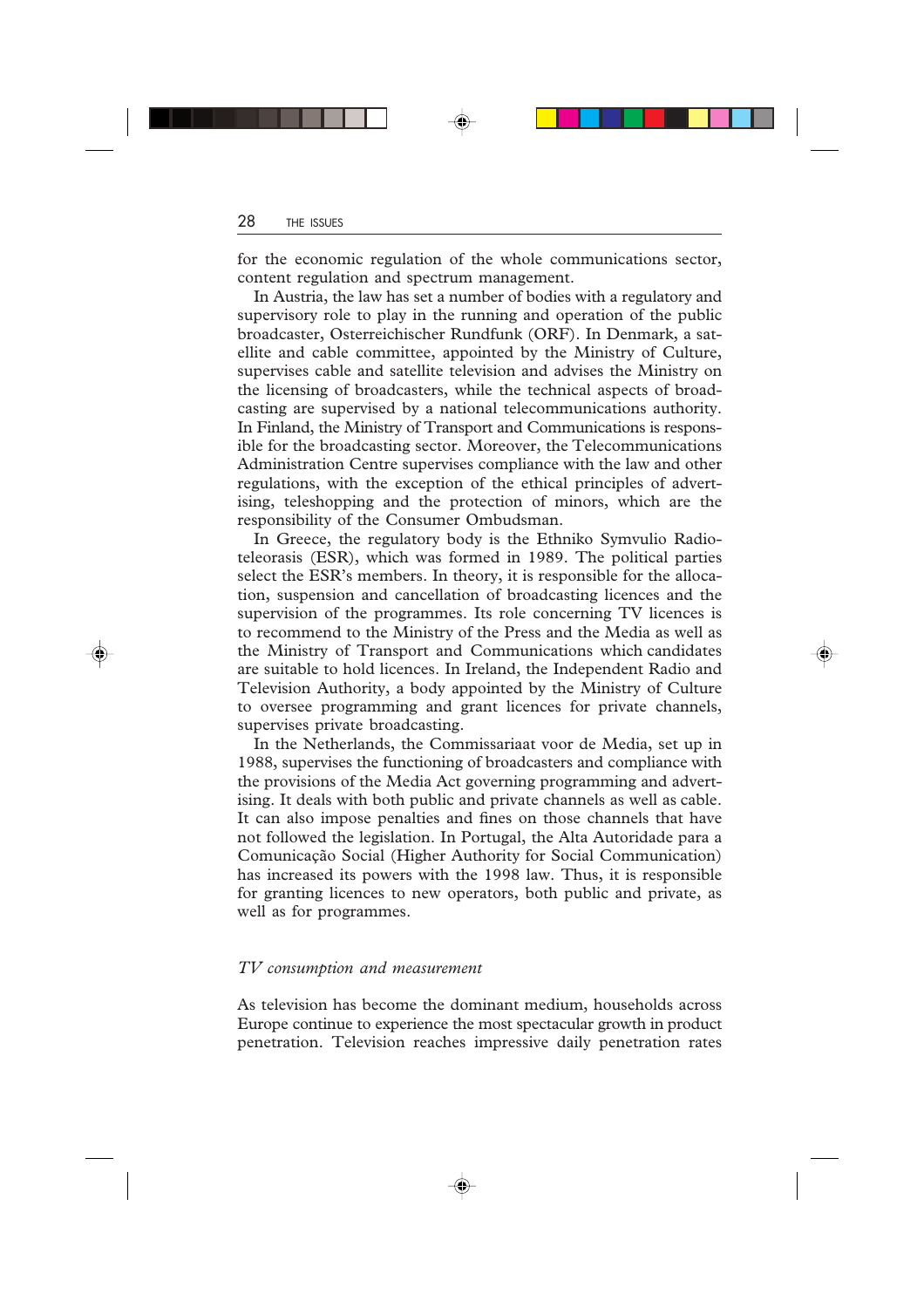throughout Europe. However, a more detailed analysis of television consumer habits among viewers points to numerous far-reaching differences. From a general point of view, this is a time of media consumption, where peak times vary considerably. These differences are also to be seen in regard to viewing duration. Southern European countries are well ahead of the rest. It is also worth noting that viewers in France spend 30 per cent more time viewing than Germans. Moreover, Southern Europeans spend more time looking at television than Northern Europeans.

Generally speaking, viewing time rose when audiences were first offered an alternative to the state fare. In 1999 the average daily television viewing time was 199 minutes, much lower compared to North America (236 minutes) and Latin America (220 minutes), but higher compared to the Middle East (196 minutes), Pacific Asia (151 minutes) and Africa (130 minutes) (Mediametrié 2000).

One significant change in the European television household has been the transition from collective family viewing of two or three generalist channels to the situation where individual family members view alone. Moreover, with a much broader range of channels on offer, European viewers have become less loyal to channels as a result of the almost absolute penetration and heavy use of remote controls. Additionally, more and more European TV households now own two or three TV sets.

Although TV viewing time and programme preferences differ throughout Europe, European viewers seem to give preference to sports (especially soccer), news, films (in most cases US films), sitcoms and serial fiction. Moreover, the annual reports of Mediametrié (1996–2000) show that the best performing programmes, such as sports, films and news, have presented a relatively high stability and the same shows have often dominated the rankings.

On the other hand, the expansion of commercial television and intense competition has raised the profile of the audience measurement industry (Syfret 1998). This is because TV ratings are a determining factor in the location of advertising expenditure, programming schedules, purchasing rights and so on. In fact, TV ratings and their 'peoplemeters' (the gadgets on which viewers push a button to state their viewing preferences) have become the 'buzzwords' of the European television industry.

In Europe about 30,000 peoplemeters were installed by 1998; the UK, Belgium, Switzerland and Greece were early adopters of this electronic audience measurement system. As the television industry has needed more accurate figures, most audience research companies have gradually upgraded the peoplemeters and increased their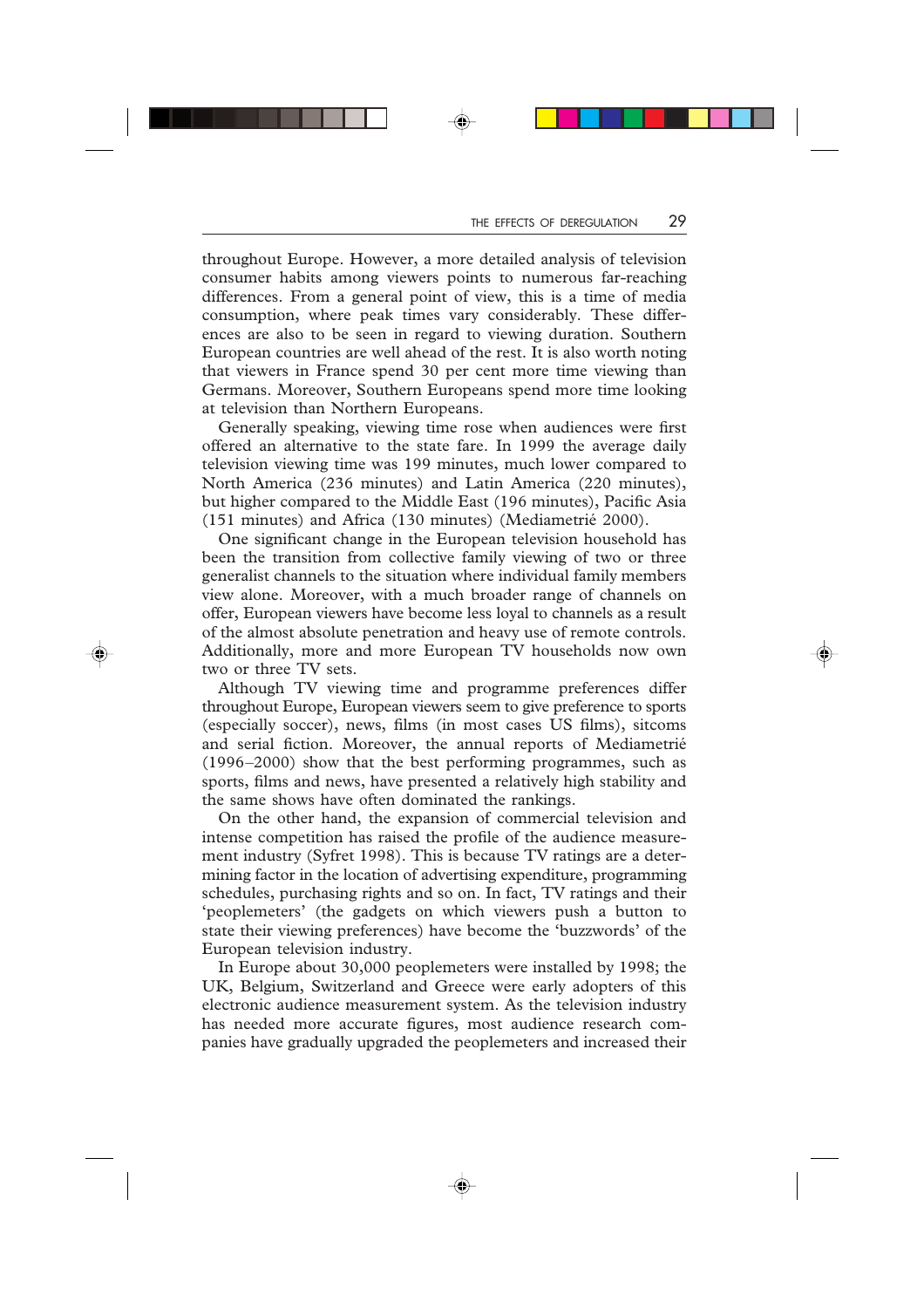panel sizes (for example, in Belgium, Germany, Austria, Italy and Greece).

The television channels, especially the smaller ones, and advertising agencies have questioned and criticized the data provided by the electronic audience measurement systems. For example, a controversy over the reliability of the television measurement system flared in Greece at the end of 1996. In an era of intense competition and TV revenue stability, audience measurement has become a determining factor for broadcasting.

In the eve of digital television and the new multiplication of channels, audience measurement companies are looking for ways to improve the quality and scope of their figures and are exploring new horizons such as measuring digital packages, new services, and so on. From a political economy perspective, however, one could say that electronic audience measurement represents the logic of commodification, where people ultimately become undifferentiated from products, are standardized by advertising and television companies into interchangeable units of consumption, and are studied and segmented into computerized profile samples, according to tastes, values, attitudes and lifestyles (Gandy 1990; Jhally 1990; Sussman 1999).

#### *The smaller states follow the larger ones*

The developments in the audio-visual field cannot easily be followed by the European states that are smaller in terms of power, resources and market size (Burgelman and Pauwels 1992; Meier and Trappel 1992). In fact, they have shown a considerable time lag in terms of the development and implementation of media policy, lack of coherence in implemented policy and poor execution in policy (Traquina 1998). It is argued that the smaller European countries face both external and internal problems in their effort to formulate and implement their broadcasting policies. This is because the globalization of the audio-visual economy and the integrative action of the EU eventually promote the marginalization of both production and culture in smaller countries. Thus, the latter, which have a limited market for their national products – which in turn poses an obstacle for the profitability and survival of their small audio-visual industries – have very limited possibilities to be credible and profitable in a European single market (Burgelman and Pauwels 1992: 171–5). Moreover, the smaller states face internal difficulties that are a consequence of internal structural weakness, resulting in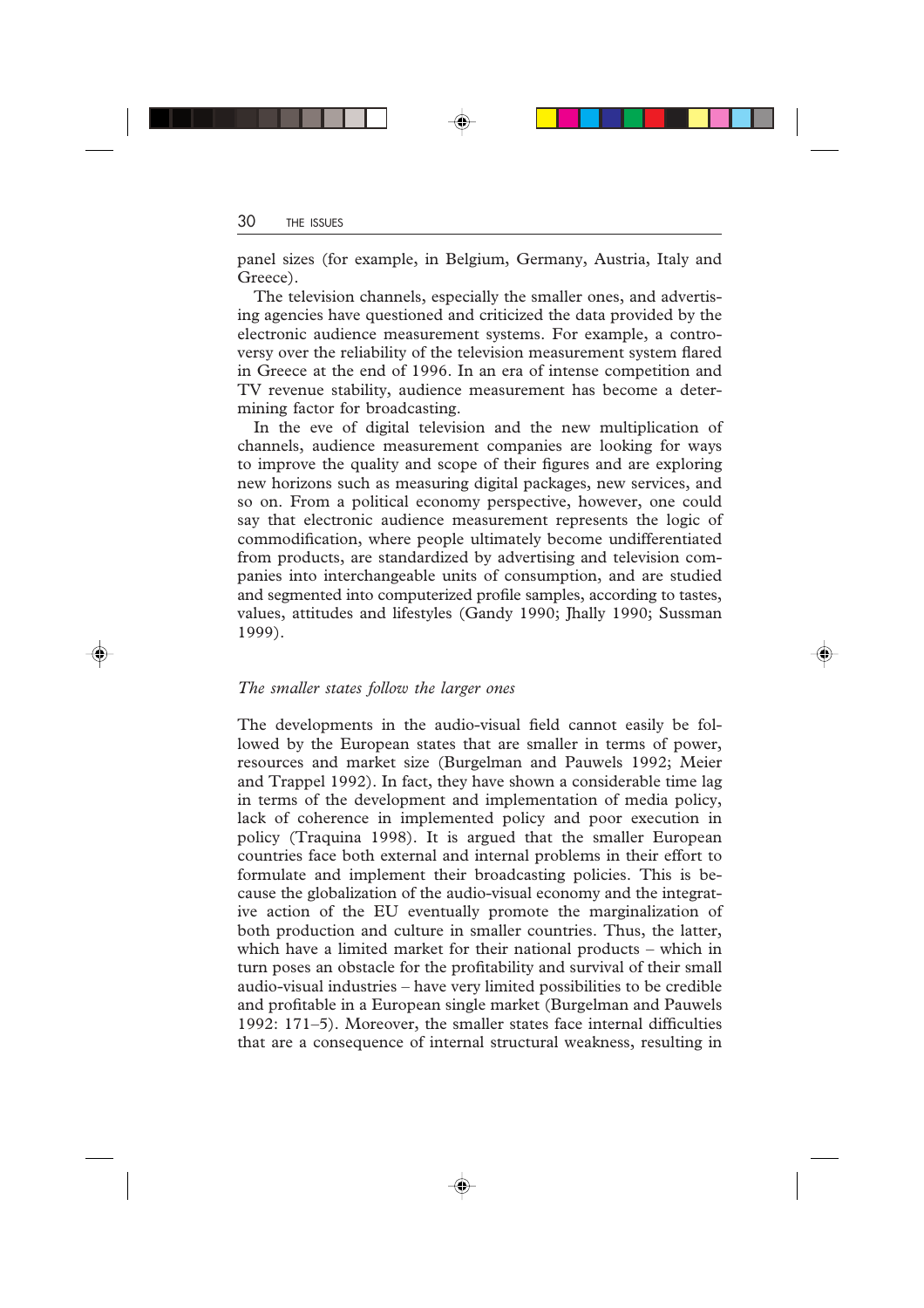inadequate national policies, with plenty of irrationalities and paradoxes (Burgelman and Pauwels 1992).

In effect, small states have to act and react to new developments in very different conditions from those found in larger states (Meier and Trappel 1992: 129–34). The policies of smaller states have to take into account the policies of larger countries, rather than the other way round. This is because their resources are limited, their market size is small for production and consumption, and their markets do not usually represent a worthwhile target for multinational corporations. As Tunstall and Machin (1999: 247–9) note, the small countries and their media industries have to face, not only the Anglo-American media, but often also the inescapable presence of a larger neighbouring country that speaks the same language. According to Tunstall and Machin (1999: 254), despite the tremendous changes since the mid-1980s, 'the smaller countries of Western Europe continue on their traditional paths which emphasise (1) idiosyncratic media nationalism; (2) imports of both policies and programming from the Anglo-Americans; and only (3) some modest interest in, and deference towards, the European continent'. The result is that in most cases small states have gained little or nothing from the changes in the European television landscape (Meier and Trappel 1992: 129). On the contrary, they have to follow and implement policies that they do not really need. This can result in extremely negative effects on their industries, such as heavy cross-ownership by local dominant groups or a sharp decline in the ratings and advertising revenue of their public broadcasters.

#### **A new deregulation of European television**

If deregulation has been the force that weakened public broadcasters, it is also the force that will ensure that commercial channels of the future will have to contend with more competitors (Bughin and Griekspoor 1997: 14). Since the late 1990s, European television has entered a new deregulatory wave, again led by technological developments. The advent of digital television has brought a second wave of deregulation of the already deregulated television environment, regardless of the side effects of the first wave in the 1980s. In fact, the number of television channels in Europe doubled every three years between 1985 and 2000 and this trend has not ended yet, because of the arrival of digital transmission. Not only have new channels entered the European television universe, with a number of new channels preparing their launch; television consumption is also expected to